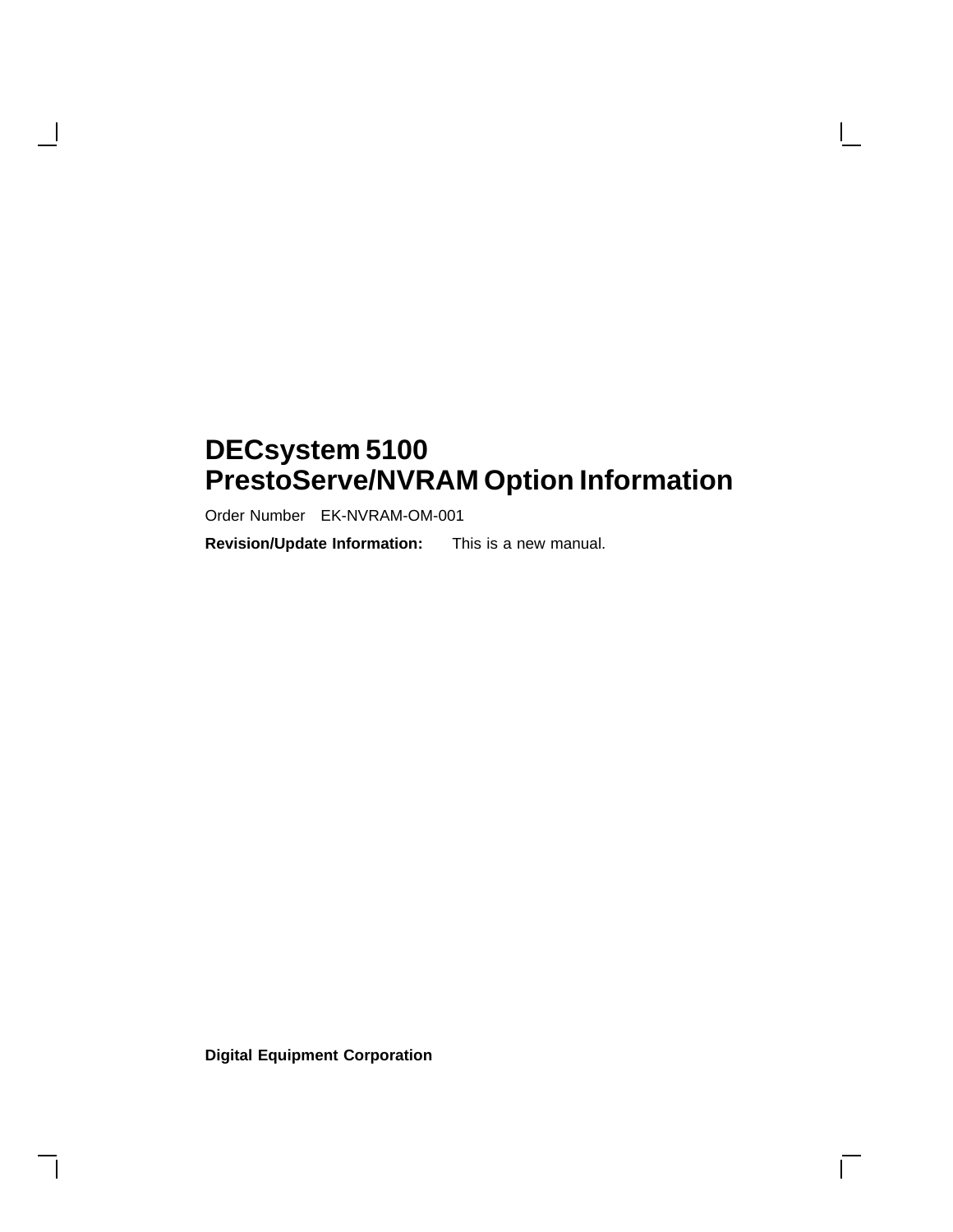#### **First Edition, February 1991**

The information in this document is subject to change without notice and should not be construed as a commitment by Digital Equipment Corporation. Digital Equipment Corporation assumes no responsibility for any errors that may appear in this document.

The software described in this document is furnished under a license and may be used or copied only in accordance with the terms of such license.

No responsibility is assumed for the use or reliability of software on equipment that is not supplied by Digital Equipment Corporation or its affiliated companies.

Restricted Rights: Use, duplication, or disclosure by the U. S. Government is subject to restrictions as set forth in subparagraph (c) (1) (ii) of the Rights in Technical Data and Computer Software clause at DFARS 252.227–7013.

Copyright © Digital Equipment Corporation 1991

All Rights Reserved. Printed in U.S.A.

**FCC NOTICE:** The equipment described in this manual has been certified to comply with the limits for a Class B computing device, pursuant to Subpart J of Part 15 of FCC Rules. Only peripherals (computer input/output devices, terminals, printers, etcetera) certified to comply with the Class B limits may be attached to this computer. Operation with noncertified peripherals may result in interference to radio and television reception. This equipment generates and uses radio frequency energy and if not installed and used properly, that is, in strict accordance with the manufacturer's instructions, may cause interference to radio and television reception. It has been type tested and found to comply with the limits for a Class B computing device in accordance with the specifications in Subpart J of Part 15 of FCC Rules, which are designed to provide reasonable protection against such interference in a residential installation. However, there is no guarantee that interference will not occur in a particular installation. If this equipment does cause interference to radio or television reception, which can be determined by turning the equipment off and on, the user is encouraged to try to correct the interference by one or more of the following measures:

- Reorient the receiving antenna.
- Move the computer away from the receiver.
- Plug the computer into a different outlet so that computer and receiver are on different branch circuits.

If necessary, the user should consult the dealer or an experienced radio/television technician for additional suggestions. The user may find the following booklet prepared by the Federal Communications Commission helpful: *How to Identify and Resolve Radio-TV Interference Problems*. This booklet is available from the US Government Printing Office, Washington, DC 20402, Stock No. 004–000–00398–5

The following are trademarks of Digital Equipment Corporation: DEC, DECsystem, ULTRIX, and the DIGITAL logo.

The following is a trademark of Legato Systems, Inc.: PrestoServe.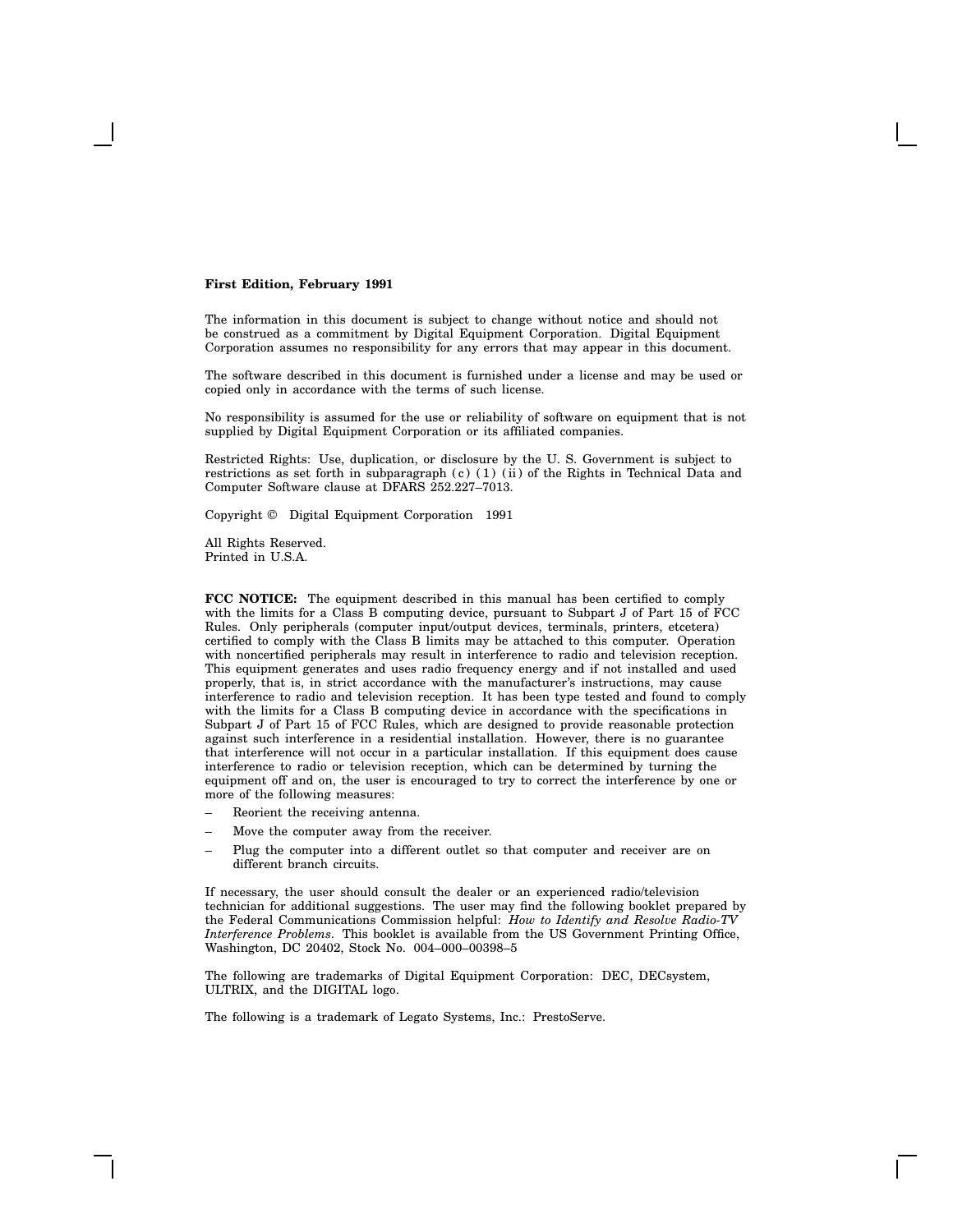## **Contents**

## **About This Manual** vii

 $\mathbf{I}$ 

 $\mathbf{L}$ 

| 1            | <b>PrestoServe/NVRAM Option</b>                         |          |
|--------------|---------------------------------------------------------|----------|
| 1.1          | PrestoServe/NVRAM Option                                | $1 - 1$  |
| 1.2          |                                                         | $1 - 1$  |
| 1.3          |                                                         | $1 - 2$  |
| $\mathbf{2}$ | <b>Installation</b>                                     |          |
| 2.1          |                                                         | $2 - 1$  |
| 3            | <b>Operation</b>                                        |          |
| 3.1          | Running the Power-Up Self-Test                          | $3 - 1$  |
| 3.1.1        |                                                         | $3 - 3$  |
| 3.1.2        | Interpreting the Power-Up Self-Test Results             | $3 - 4$  |
| $3.2\,$      |                                                         | $3 - 5$  |
| 3.2.1        | Configuration Command                                   | $3 - 5$  |
| 3.3          | Using the preache Console Command                       | $3 - 8$  |
| 3.4          | Moving the NVRAM Modules                                | $3 - 10$ |
| 4            | <b>Troubleshooting</b>                                  |          |
| 4.1          | Executing the PrestoServe/NVRAM Option Diagnostic (test |          |
|              |                                                         | $4 - 1$  |
| 4.1.1        | PrestoServe/NVRAM Option Installed but Not Configured   | $4 - 2$  |
| 4.2          | Handling Failed NVRAM Modules (FRU Part Number          | $4 - 3$  |
| 4.2.1        | Disable Battery/Zero the PrestoServe/NVRAM Option       | $4 - 4$  |
|              |                                                         |          |

iii

 $\overline{\Gamma}$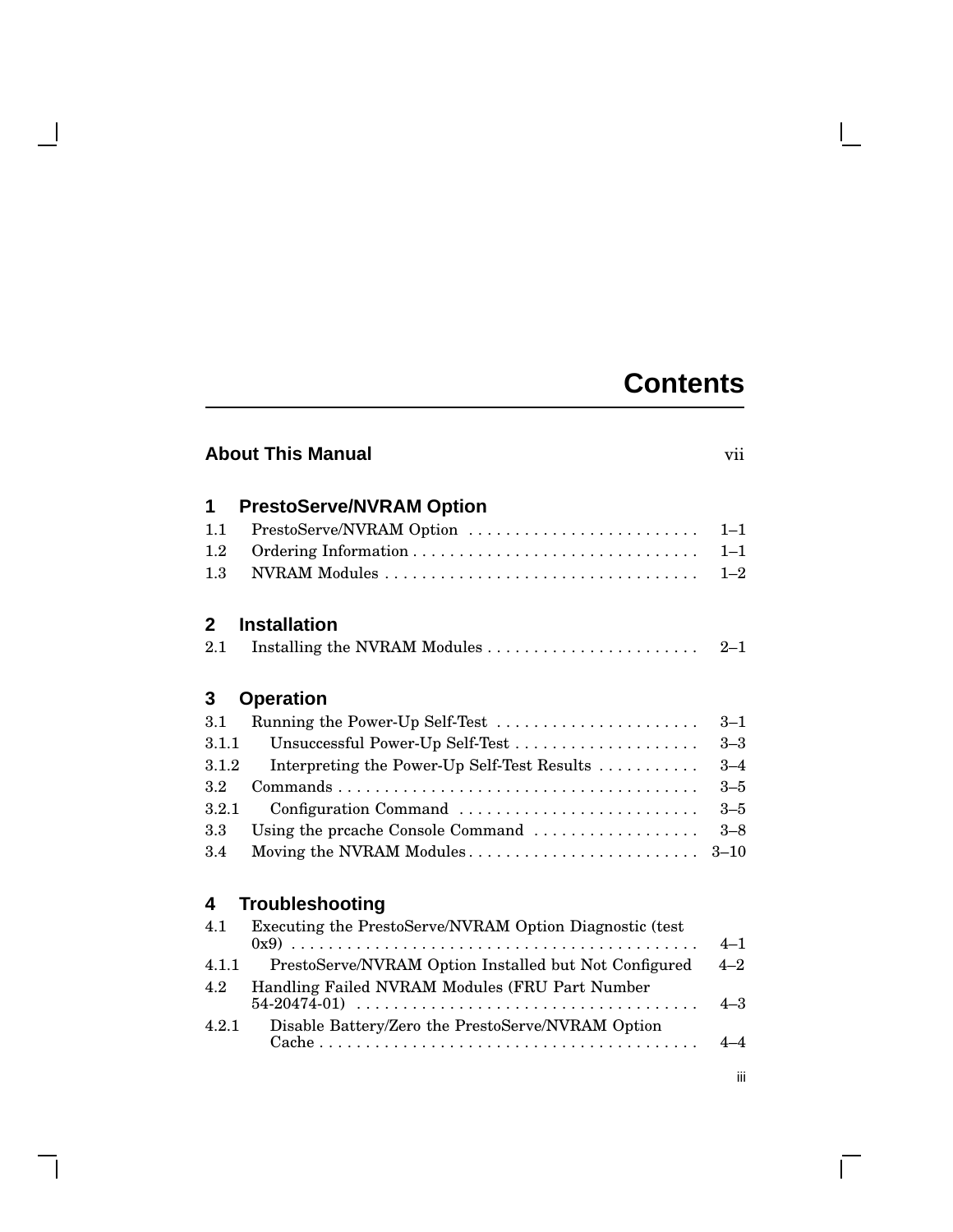#### iv Contents

 $\mathbb{R}^3$ 

| 4.3 | Recovering PrestoServe/NVRAM Option Cache Data After |         |
|-----|------------------------------------------------------|---------|
|     | Replacing the System Module                          | $4 - 5$ |

 $\mathsf{I}$ 

 $\bar{\Gamma}$ 

## **Index**

## **Examples**

| $3 - 1$ | Successful Power-Up Self-Test Display        | $3 - 2$ |
|---------|----------------------------------------------|---------|
| $3 - 2$ | Power-Up Self-Test Display with Memory Error | $3 - 3$ |
| $3 - 3$ | Unsuccessful Power-Up Self-Test Example      | $3 - 4$ |
| $3 - 4$ | Brief System Configuration Display           | $3 - 5$ |
| $3 - 5$ | Full System Configuration Display            | $3-6$   |
| $3 - 6$ | Memory Configuration Display                 | $3 - 7$ |
| $3 - 7$ | SCSI Device Table                            | $3 - 7$ |
| $3 - 8$ | General System Configuration Display         | $3 - 8$ |
| $4 - 1$ | PrestoServe/NVRAM Option Cache is Dirty      | $4 - 2$ |
| $4 - 2$ | PrestoServe/NVRAM Option Cache is Clean      |         |

## **Figures**

|         | 2–2 Drive Mounting Panel Power and Signal Cabling  2–3                                                       |  |
|---------|--------------------------------------------------------------------------------------------------------------|--|
|         |                                                                                                              |  |
| $2 - 4$ |                                                                                                              |  |
| $2 - 5$ |                                                                                                              |  |
|         |                                                                                                              |  |
|         | 2–7 Sample Configuration $\ldots \ldots \ldots \ldots \ldots \ldots \ldots \ldots \ldots \ldots \ldots$ 2–10 |  |
|         |                                                                                                              |  |
|         |                                                                                                              |  |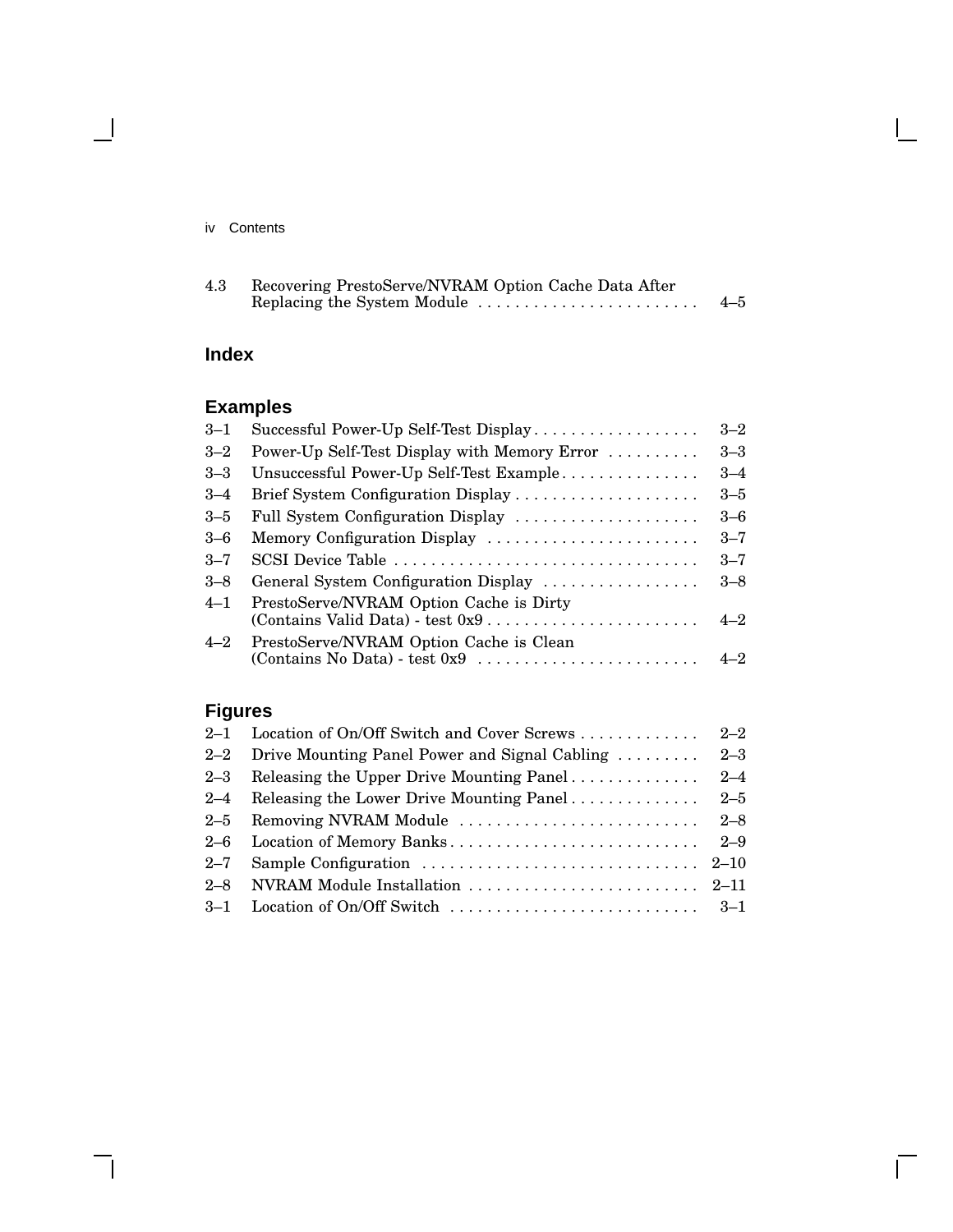#### Contents v

 $\mathbf{L}$ 

 $\overline{\Gamma}$ 

## **Tables**

 $\overline{\phantom{a}}$ 

 $\mathsf{l}$ 

| 2-2 Memory Module and NVRAM Module Configurations  2-6 |  |
|--------------------------------------------------------|--|
|                                                        |  |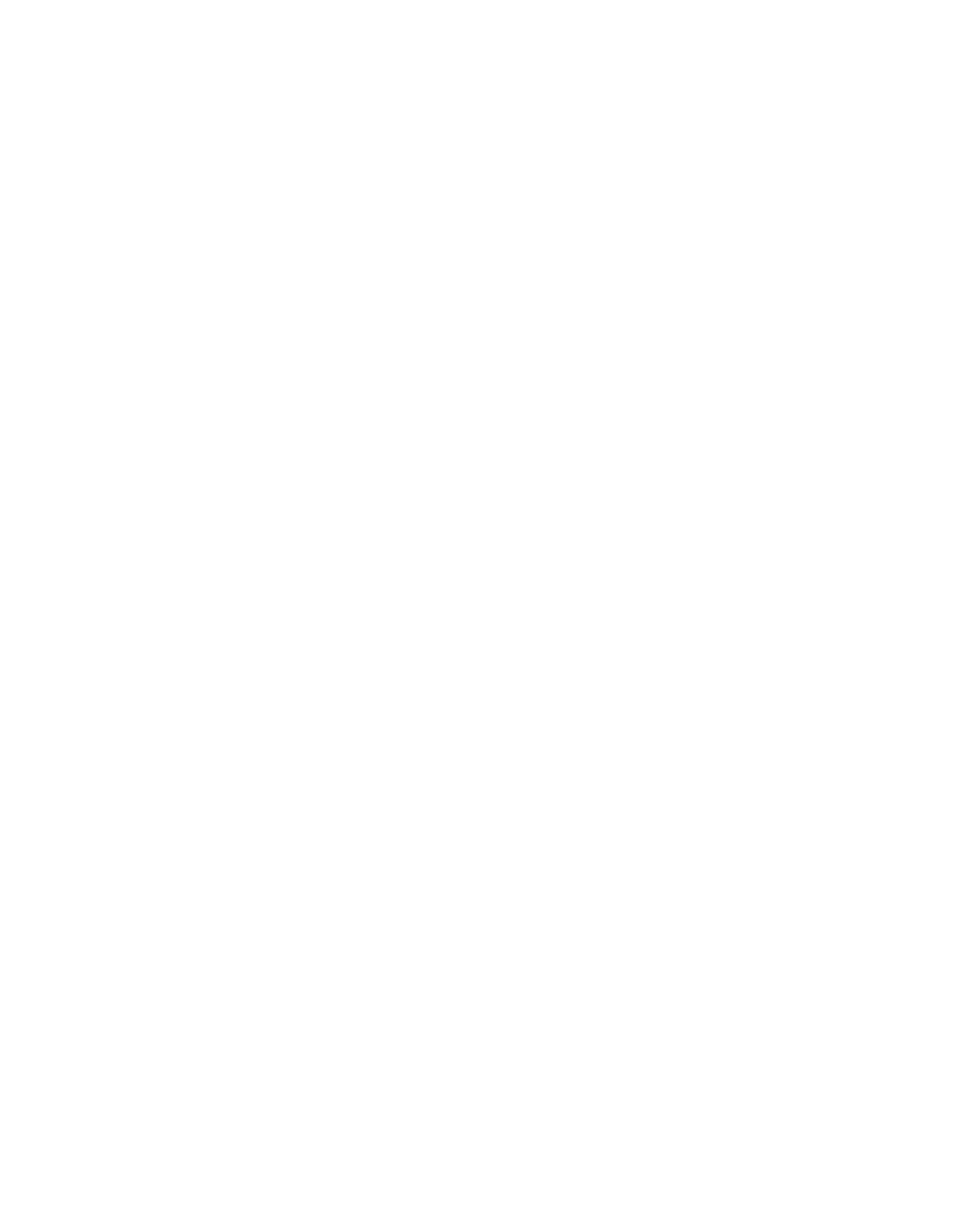## **About This Manual**

The *DECsystem 5100 PrestoServe/NVRAM Option Information* manual describes how to install, operate, and troubleshoot the PrestoServe/NVRAM option.

#### **NOTE**

**The PrestoServe/NVRAM option must be installed and serviced only by Customer Services personnel or self-maintenance customers.**

## **Audience**

This manual is intended for Digital Customer Services personnel, selfmaintenance customers, and general users.

## **Organization**

This manual has four chapters and an index.

- Chapter 1, PrestoServe/NVRAM Option, describes the PrestoServe/NVRAM option.
- Chapter 2, Installation, describes how to install the NVRAM modules.
- Chapter 3, Operation, describes how to run the power-up self-test, interpret its results, and use the PrestoServe/NVRAM option console commands.
- Chapter 4, Troubleshooting, describes fault isolation, how to handle failed NVRAM modules, and how to recover cache data.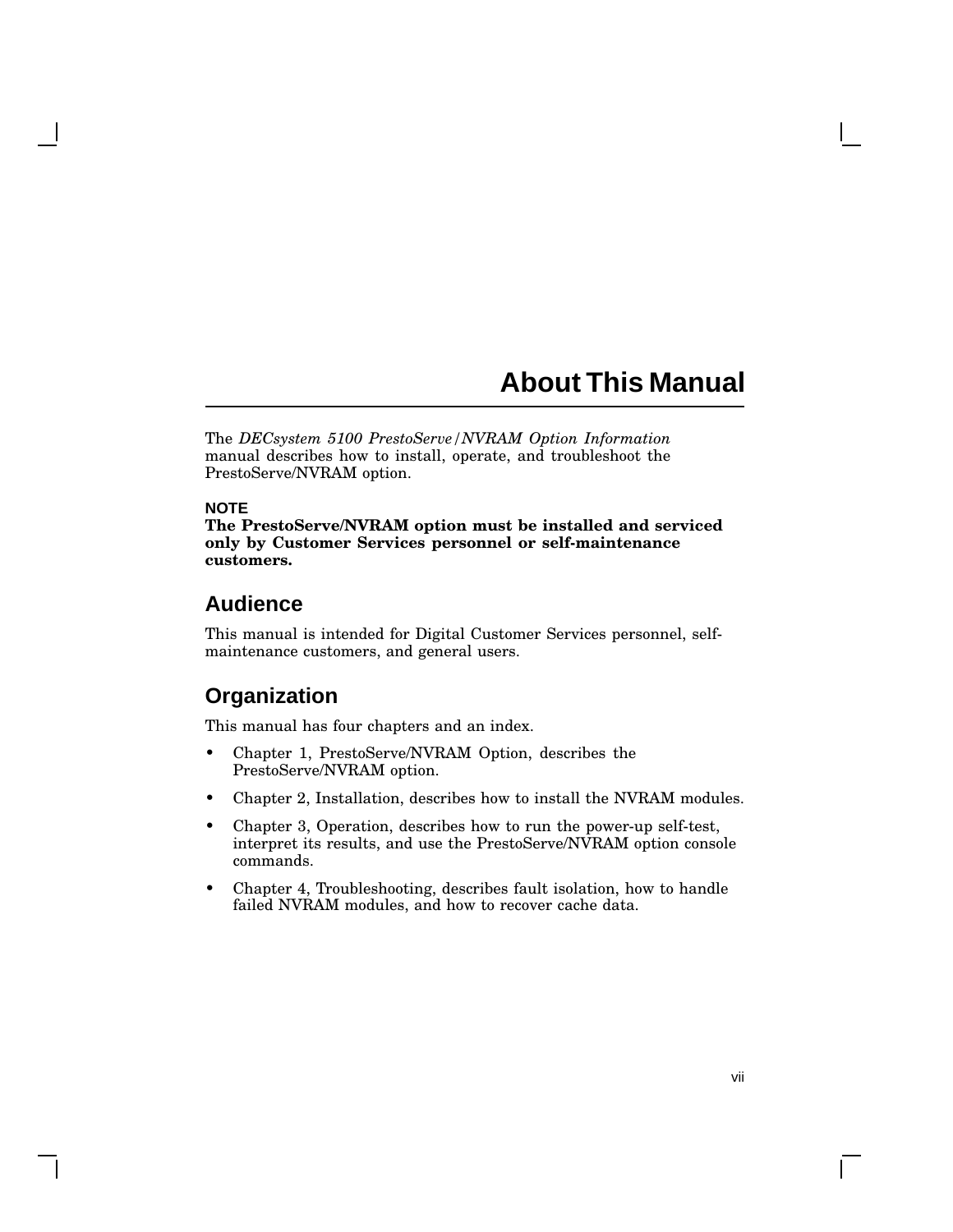viii About This Manual

 $\blacksquare$ 

## **Related Documentation**

You can order the following documentation from Digital:

| Document                         | <b>Order Number</b> |
|----------------------------------|---------------------|
| DECsystem 5100 Maintenance Guide | $EK-422AA-MG$       |
| DECsystem 5100 Operator's Guide  | $EK-421AA-OG$       |

## **Conventions**

The following conventions are used in this manual:

| Convention     | <b>Meaning</b>                                                      |
|----------------|---------------------------------------------------------------------|
| <b>CAUTION</b> | Provides information to prevent damage to equipment or<br>software. |
| <b>NOTE</b>    | Provides general information about the current topic.               |

 $\Box$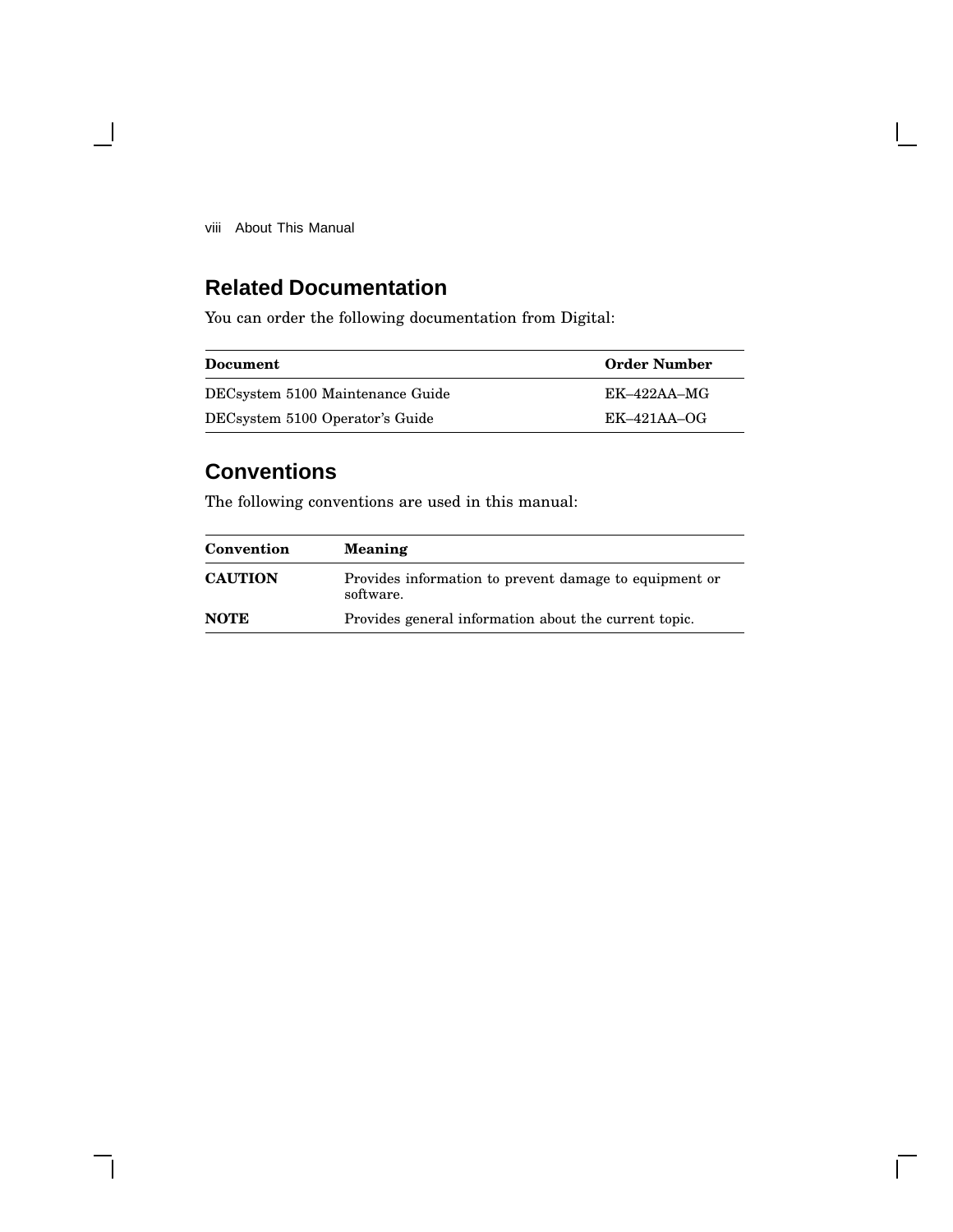## **1 PrestoServe/NVRAM Option**

This chapter describes the PrestoServe/NVRAM option.

## **1.1 PrestoServe/NVRAM Option**

The PrestoServe/NVRAM option is a hardware and software option on the DECsystem 5100 that improves input/output (I/O) response and throughput. The PrestoServe/NVRAM option operates using specially designed, nonvolatile RAM (NVRAM) as a disk write cache. This memory cache has a battery backup to prevent data loss caused by power failures, system crashes, and normal maintenance procedures.

As a write cache for disks, the PrestoServe/NVRAM option provides substantial improvement in performance while maintaining full file system compatibility. Any application that performs synchronous writes to disk through the ULTRIX file system (such as Network File System (NFS) operations) can benefit from the PrestoServe/NVRAM option. Digital licenses PrestoServe from Legato Systems, Inc.

## **1.2 Ordering Information**

The PrestoServe/NVRAM option consists of the following modules:

| <b>Part Number</b> | <b>Description</b>                            |
|--------------------|-----------------------------------------------|
| DJ-51MPS-AA        | PrestoServe DECsystem 5100, factory-installed |
| $DJ-51MPS-AF$      | PrestoServe DECsystem 5100, field-installed   |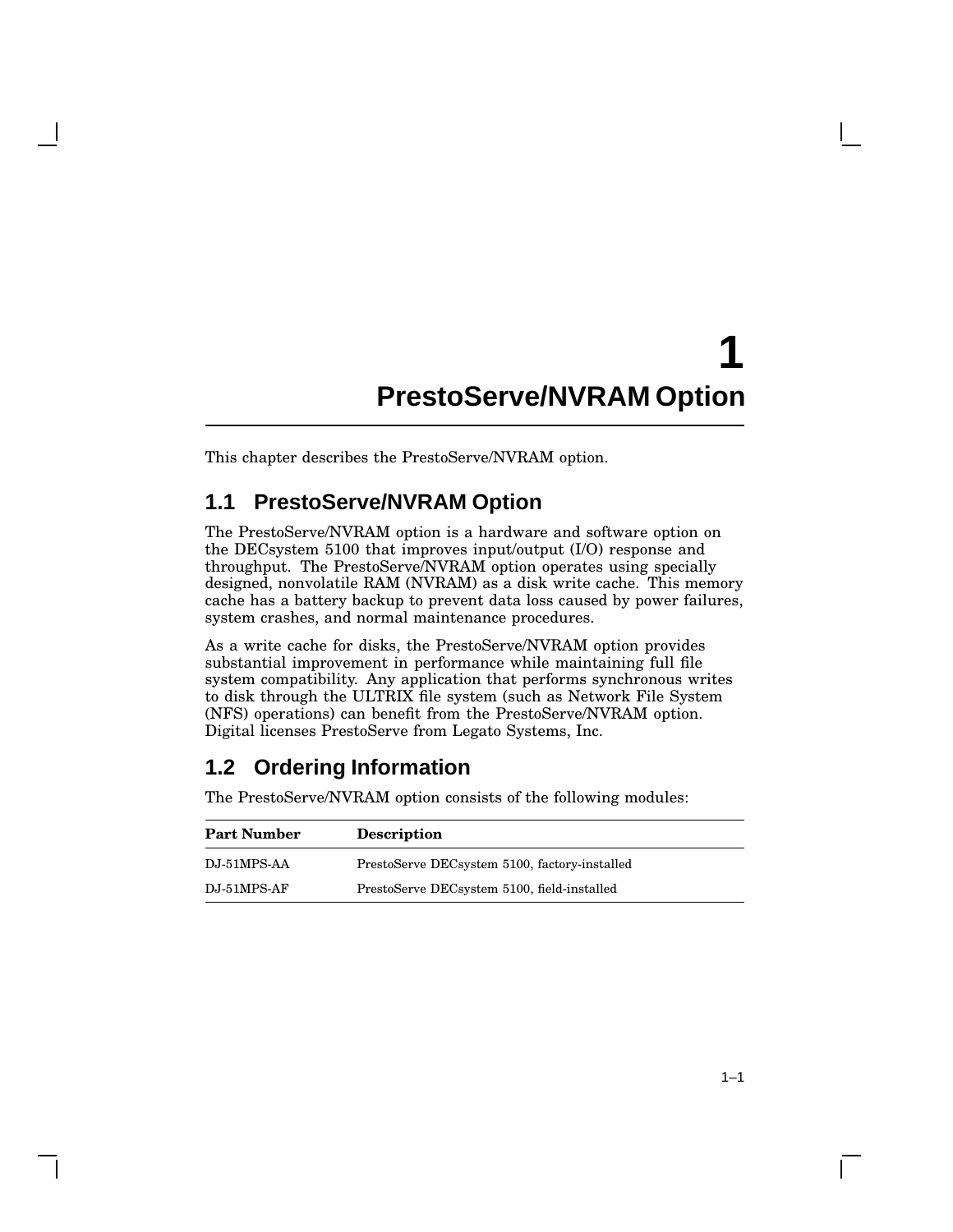1–2 PrestoServe/NVRAM Option

## **1.3 NVRAM Modules**

The PrestoServe/NVRAM option consists of two 512 Kbyte modules. Two modules are required because of the width of the DECsystem 5100 memory bus (64 bits). One module contains even words and is located towards the rear of the machine (the *rear NVRAM SIMM*). The other module contains odd words and is located towards the front of the machine (the *front NVRAM SIMM*). These modules must be installed in the last bank of populated memory.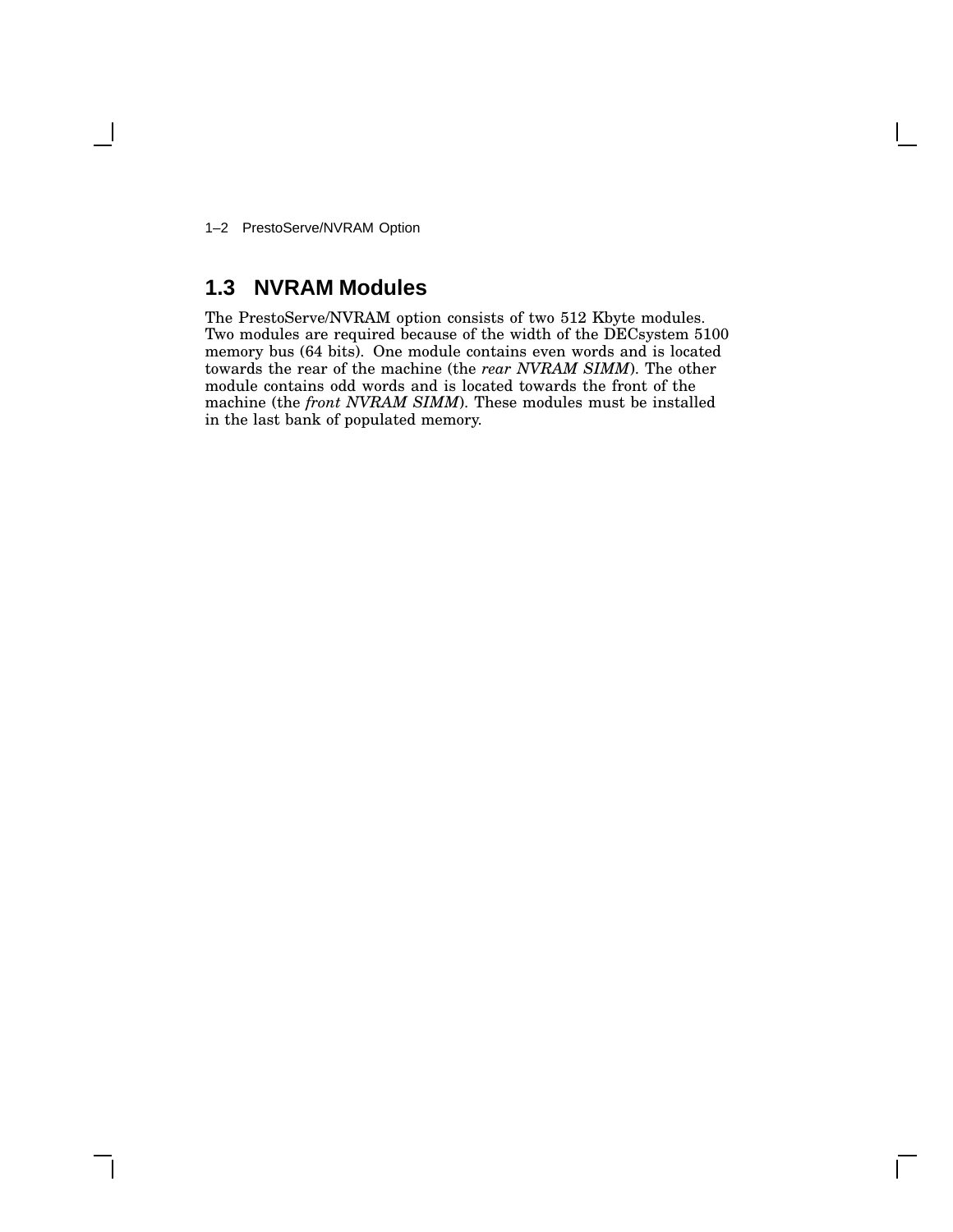# **2 Installation**

This chapter describes how to install the NVRAM modules.

## **2.1 Installing the NVRAM Modules**

The PrestoServe/NVRAM option can be installed either at the factory, or on-site by Customer Services personnel or self-maintenance customers.

#### **CAUTION**

#### **Always wear an antistatic wrist strap and use an antistatic mat when replacing field replaceable units (FRUs).**

To install the NVRAM modules:

- 1. Remove the system unit cover by performing the following steps:
	- a. Turn the system power off (O). See Figure 2–1.
	- b. Label and disconnect all the cables connected to the system unit.
	- c. Loosen the two captive cover screws on the back panel of the system unit (Figure 2–1).
	- d. Slide the cover forward, and up from the system unit.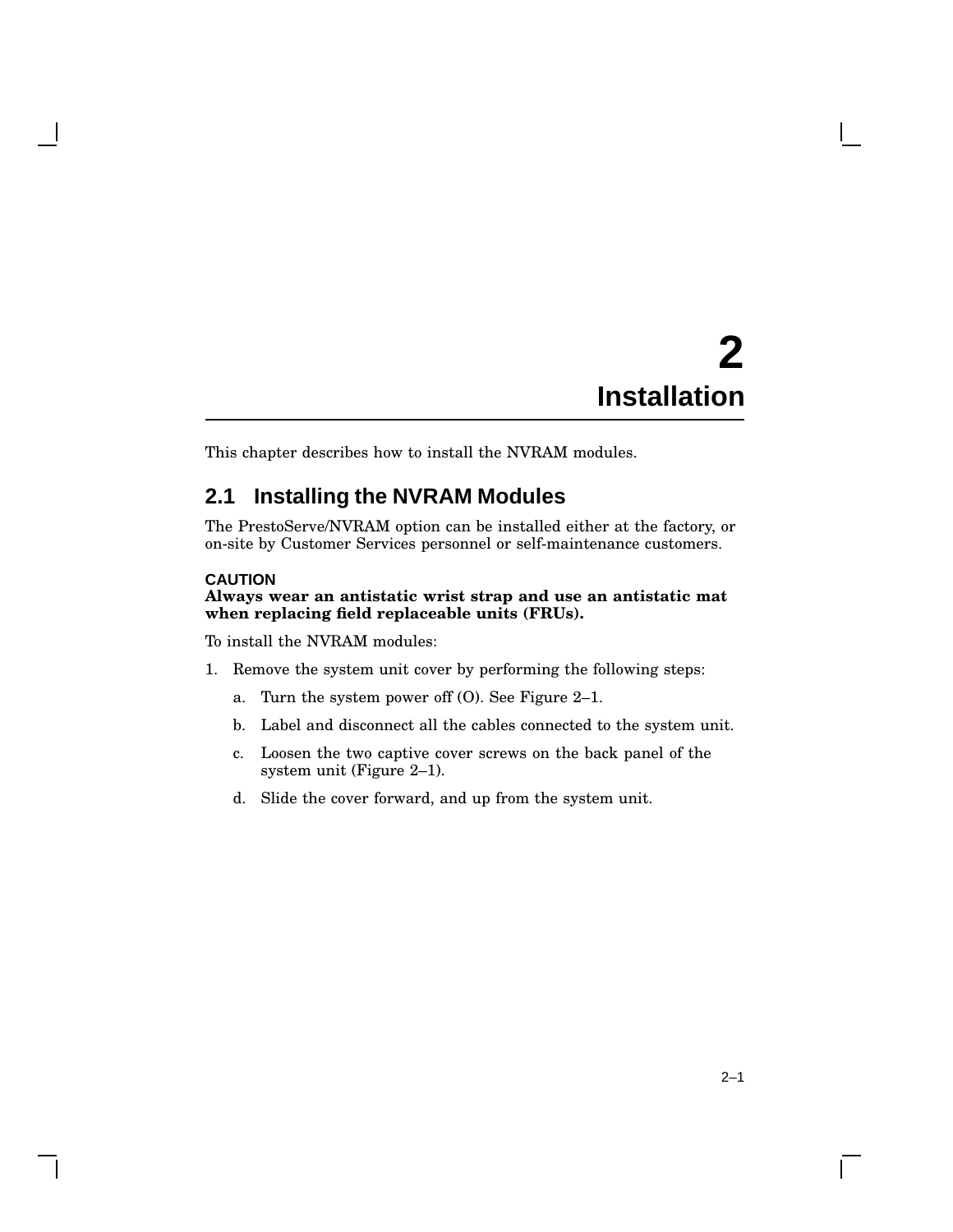#### 2–2 Installation



#### **Figure 2–1 Location of On/Off Switch and Cover Screws**

2. Remove the upper drive mounting panel as follows:

#### **CAUTION**

**It is important to note which cables connect to which drives. When disconnecting cables, write the type of drive and its position on a piece of tape and wrap the tape around the connector before you disconnect the cable. This will help you to reinstall the upper drive mounting panel.**

- a. Disconnect the power harnesses from the H7822 power supply and disconnect the SCSI bus cable from the drives on the upper drive mounting panel (Figure 2–2).
- b. Unscrew the four captive screws (Figure 2–3).
- c. Lift the upper drive mounting panel from the lower drive mounting panel and gently set it aside.
- d. Note the position of the metal partition, then remove it from the lower drive mounting panel.

#### **NOTE**

**Depending on your system configuration, the upper drive mounting panel can contain one, two, or three 3.5-inch hard disk drives.**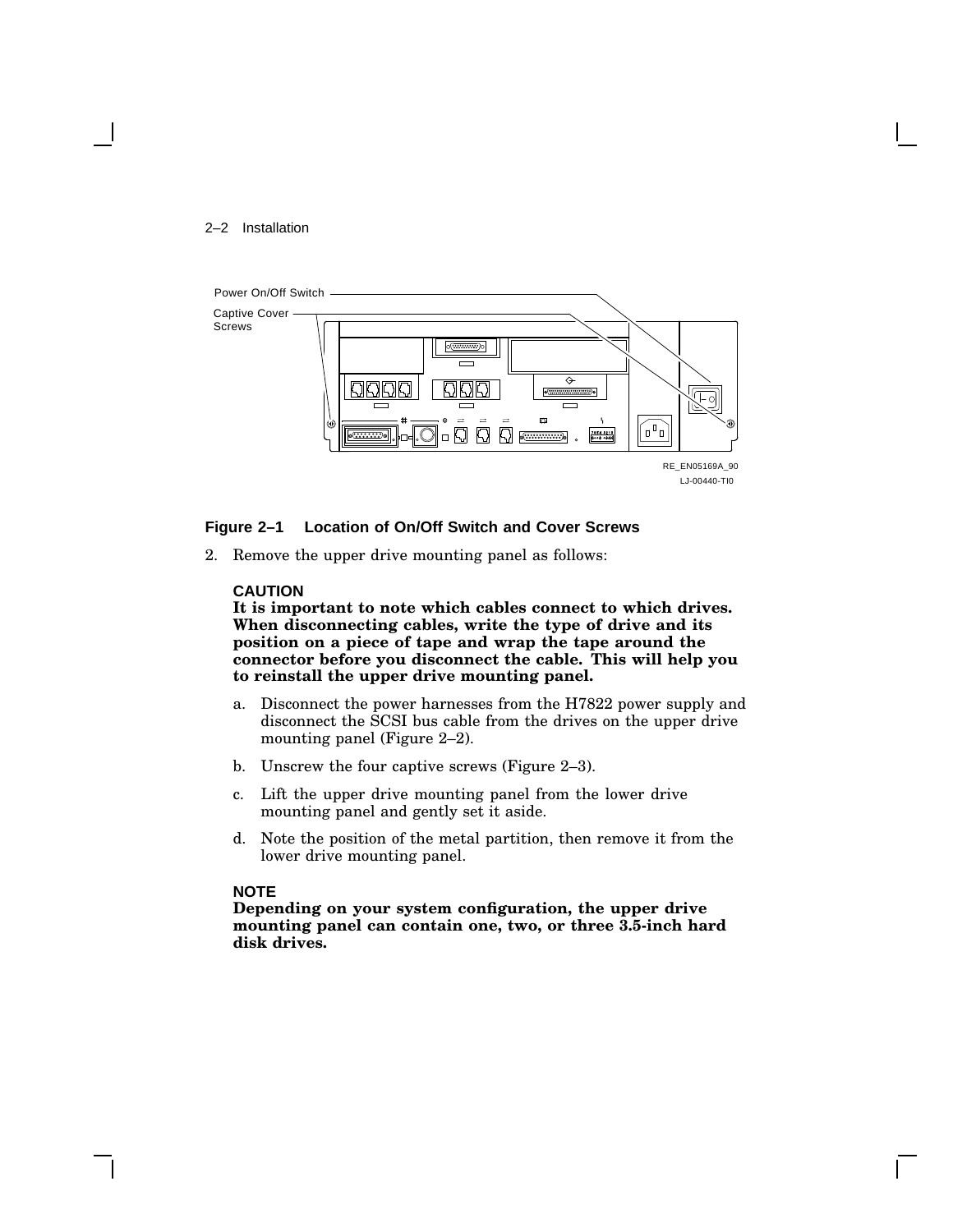Installation 2–3

 $\mathbf{L}$ 



**Figure 2–2 Drive Mounting Panel Power and Signal Cabling**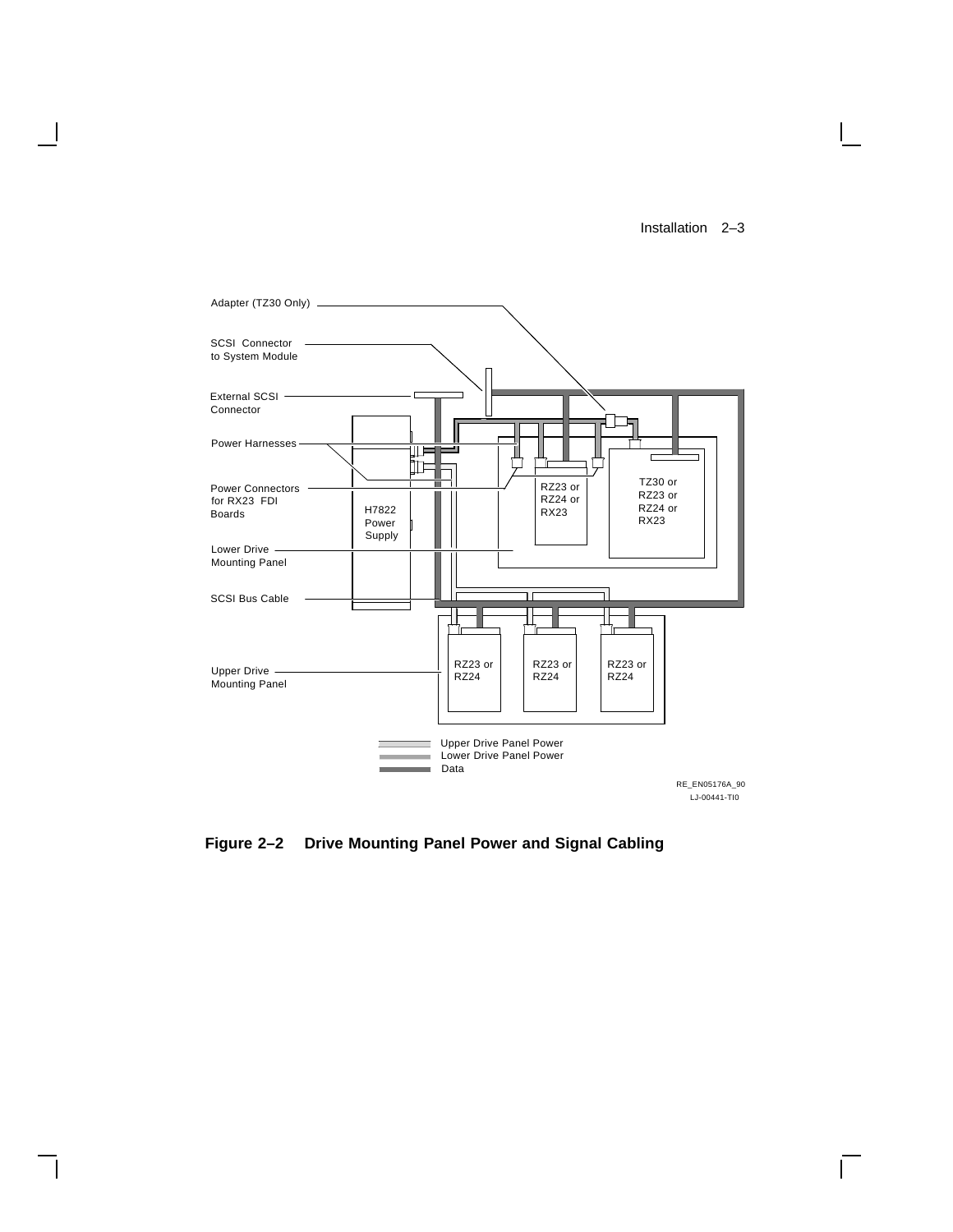#### 2–4 Installation



RE\_EN05177A\_90 LJ-00442-TI0

#### **Figure 2–3 Releasing the Upper Drive Mounting Panel**

3. Remove the lower drive mounting panel as follows:

Depending on the configuration, the DECsystem 5100 that you are servicing may contain an option installed on the lower drive mounting panel. If the option is installed, then begin with step a. If the option is not installed, then begin with step b.

a. Disconnect the cables at the option.

#### **NOTE**

**The lower drive mounting panel can contain devices in combinations that are restricted by the following rules:**

**• You can install the RZ2***n* **disk drives and the RX2***n* **diskette drive in either the left or right compartments.**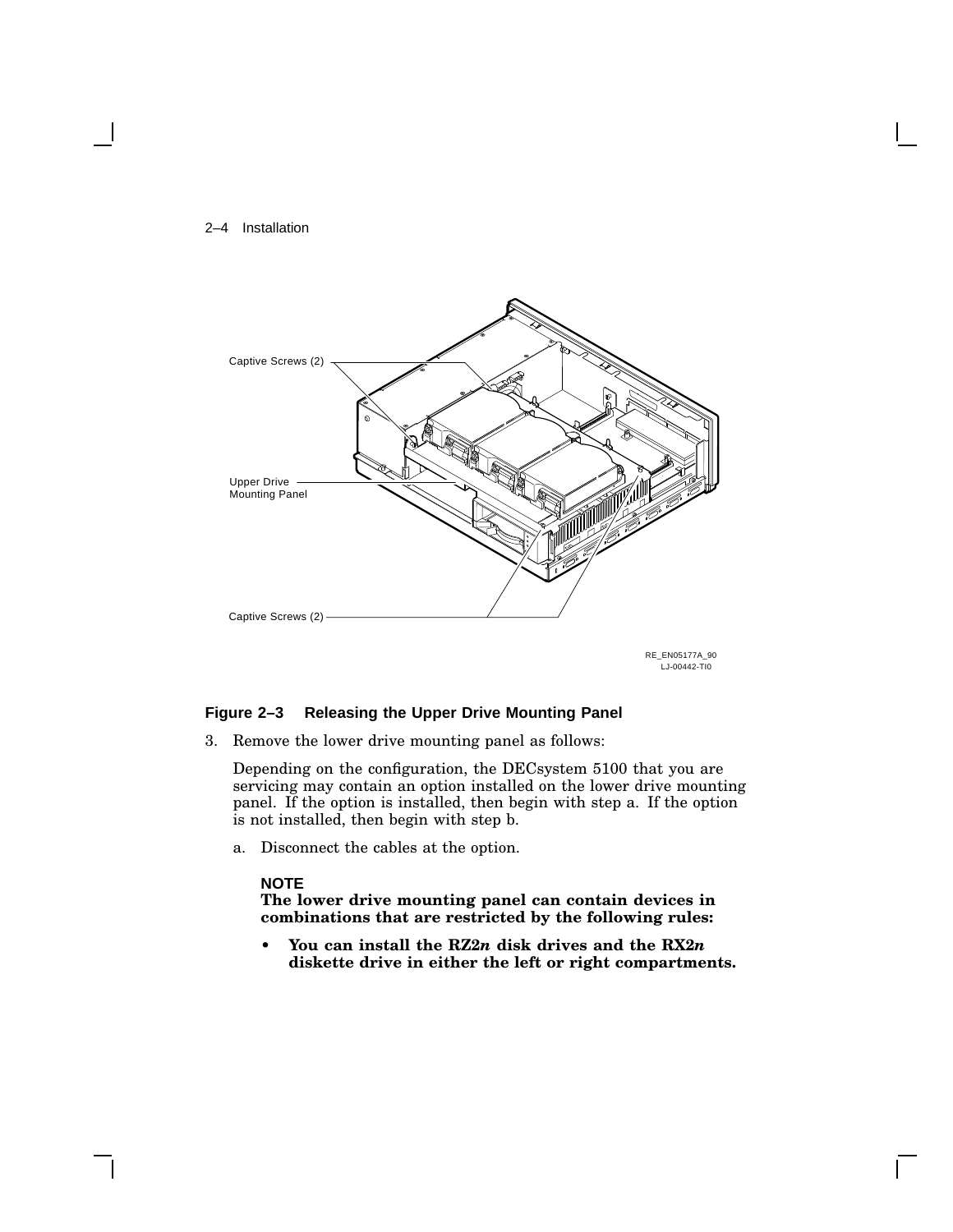**• You can install the TZ30 tape drive in the right compartment only.**

#### **CAUTION**

**Wear an antistatic wrist strap and use an antistatic mat when replacing FRUs.**

- b. Unscrew the four captive screws and remove the three Phillips screws on the left side of the unit (Figure 2–4). Store the screws in a safe place.
- c. Slide the panel forward (with the devices attached), then lift the panel from the system unit and gently set it aside.

#### **NOTE**

#### **When you remove the lower drive mounting panel, the option remains attached to the lower drive mounting panel.**



#### **Figure 2–4 Releasing the Lower Drive Mounting Panel**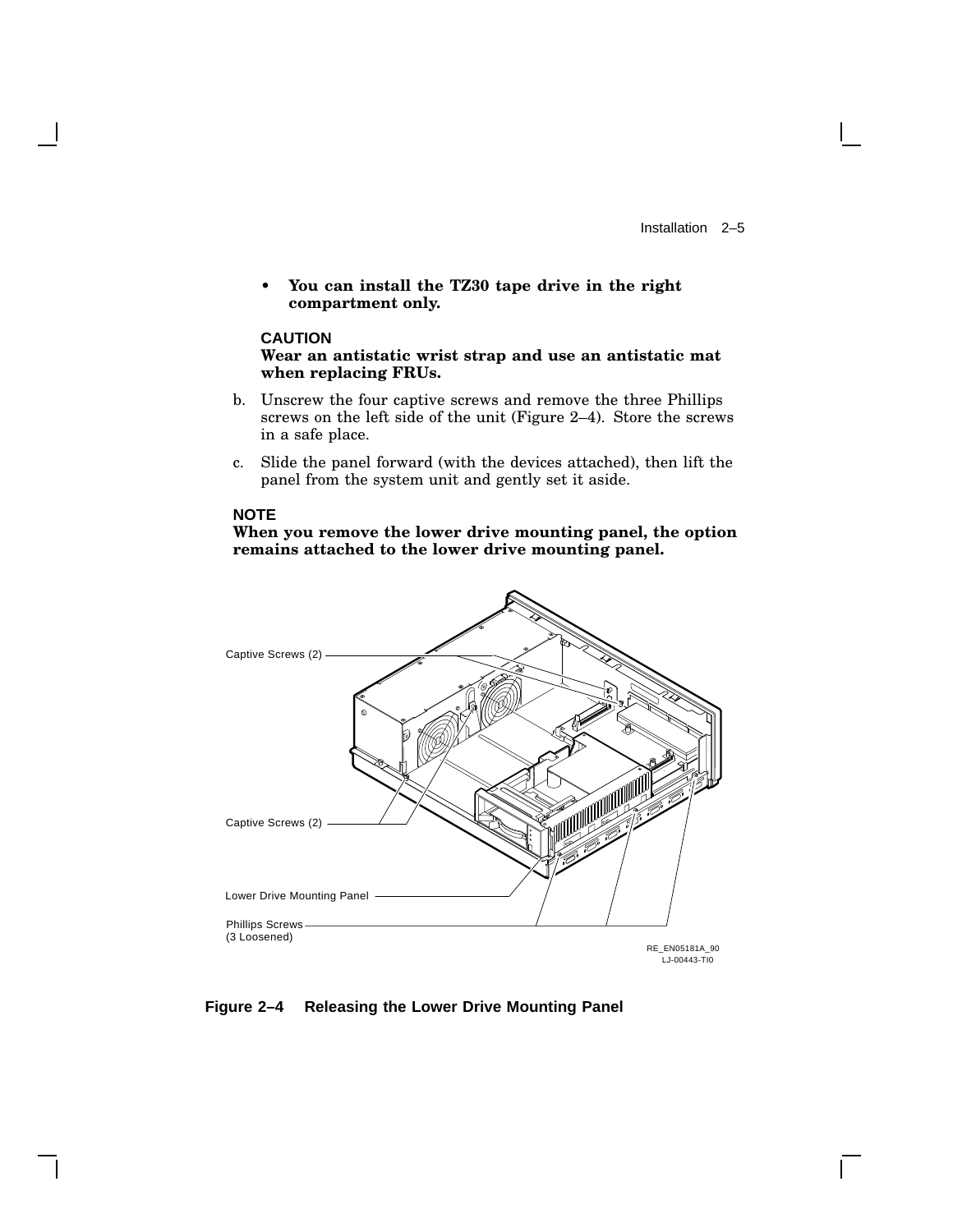2–6 Installation

 $\overline{\phantom{a}}$ 

4. Identify the connectors of the memory bank in which you want to install the NVRAM modules. For bank locations, and memory module and NVRAM module configurations, see Table 2–1, Table 2–2, and Figure 2–7.

| <b>Variation</b> | $MS44$ -xx                     | <b>Description</b>               |
|------------------|--------------------------------|----------------------------------|
| MS44-AA          | 4-Mbyte SIMM module            | <b>FRU</b> for Customer Services |
| MS44-BA          | 8 Mbytes $(2 \times MS44-AA)$  | 1 bank of memory for upgrade     |
| MS44-CA          | 16-Mbyte SIMM module           | FRU for Customer Services        |
| $MS44-DA$        | 32 Mbytes $(2 \times MS44-CA)$ | 1 bank of memory for upgrade     |

**Table 2–1 MS44 Information**

| Table 2-2 Memory Module and NVRAM Module Configurations |  |
|---------------------------------------------------------|--|
|---------------------------------------------------------|--|

| <b>Bank 0</b>          | <b>Bank 1</b>   | <b>Bank 2</b> | <b>Bank 3</b> | <b>Memory</b><br>Size in<br><b>Megabytes</b> | <b>NVRAM</b><br>Size in<br><b>Megabytes</b> |
|------------------------|-----------------|---------------|---------------|----------------------------------------------|---------------------------------------------|
| MS44-BA                | <b>NVRAM</b>    |               |               | 8                                            | $\mathbf{1}$                                |
| MS44-BA                | MS44-BA         | <b>NVRAM</b>  |               | 16                                           | $\mathbf{1}$                                |
| MS44-BA                | MS44-BA         | MS44-BA       | <b>NVRAM</b>  | 24                                           | 1                                           |
| <b>MS44-</b><br>$DA*$  | <b>NVRAM</b>    |               |               | 32                                           | $\mathbf{1}$                                |
| <b>MS44-</b><br>$DA^*$ | MS44-BA         | <b>NVRAM</b>  |               | 40                                           | 1                                           |
| MS44-<br>$DA*$         | MS44-BA         | MS44-BA       | <b>NVRAM</b>  | 48                                           | 1                                           |
| <b>MS44-</b><br>$DA^*$ | MS44-<br>$DA*$  | <b>NVRAM</b>  |               | 64                                           | 1                                           |
| <b>MS44-</b><br>$DA*$  | MS44-<br>$DA*$  | MS44-BA       | <b>NVRAM</b>  | 72                                           | $\mathbf{1}$                                |
| <b>MS44-</b><br>$DA^*$ | MS44-<br>$DA^*$ | MS44-<br>DA*  | <b>NVRAM</b>  | 96                                           | 1                                           |

MS44-DA memory modules are always located before MS44-BA memory modules.

 $\mathbf{L}$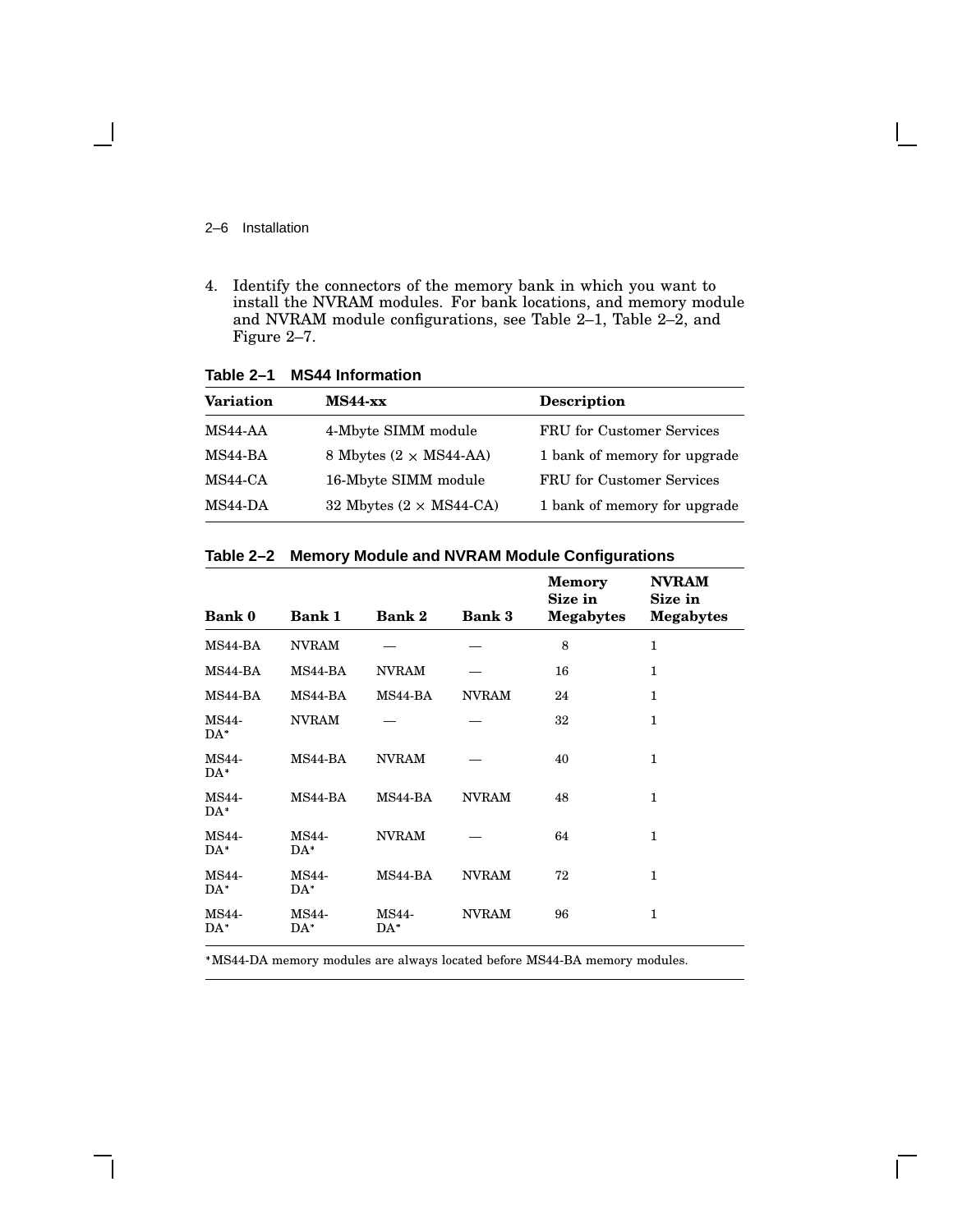Installation 2–7

#### **NOTE**

**Memory module and NVRAM module configurations of 56 Mbytes and 80 Mbytes are not possible.**

**The NVRAM modules must be installed in the next available bank (the highest numbered available bank).**

#### **CAUTION**

**To remove MS44 memory modules ensure that the two locking tabs are disengaged, otherwise damage to the connectors will occur. You must remove the modules contained in the highest available banks first, in order to access the locking tabs of the other memory modules (Figure 2–5).**

The two NVRAM modules are *always* installed in the same bank and they must be installed in the next available bank. If all the banks in the system are full, then the last bank of memory must be removed and the NVRAM modules must be installed in the last bank (bank 3).

In a typical configuration, the DECsystem 5100 contains MS44 memory and NVRAM modules located in the following positions (also see Figure 2–6):

- Bank 0 has two MS44-CAs (32 Mbytes).
- Bank 1 has two MS44-AAs (8 Mbytes).
- Bank 2 has the NVRAM modules.
- Bank 3 is empty.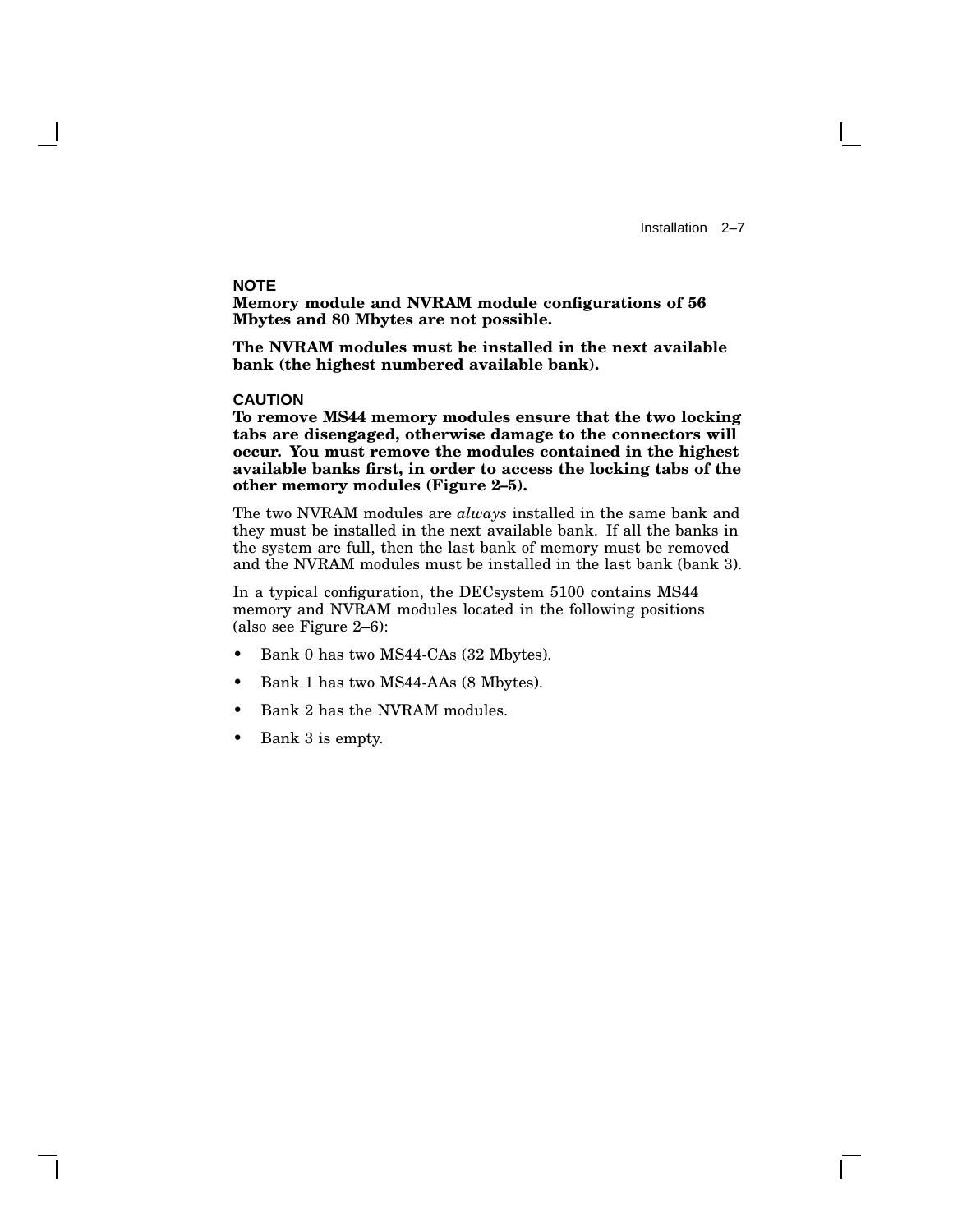



LJ-00445-TI0

 $\overline{\Gamma}$ 

**Figure 2–5 Removing NVRAM Module**

 $\mathsf{l}$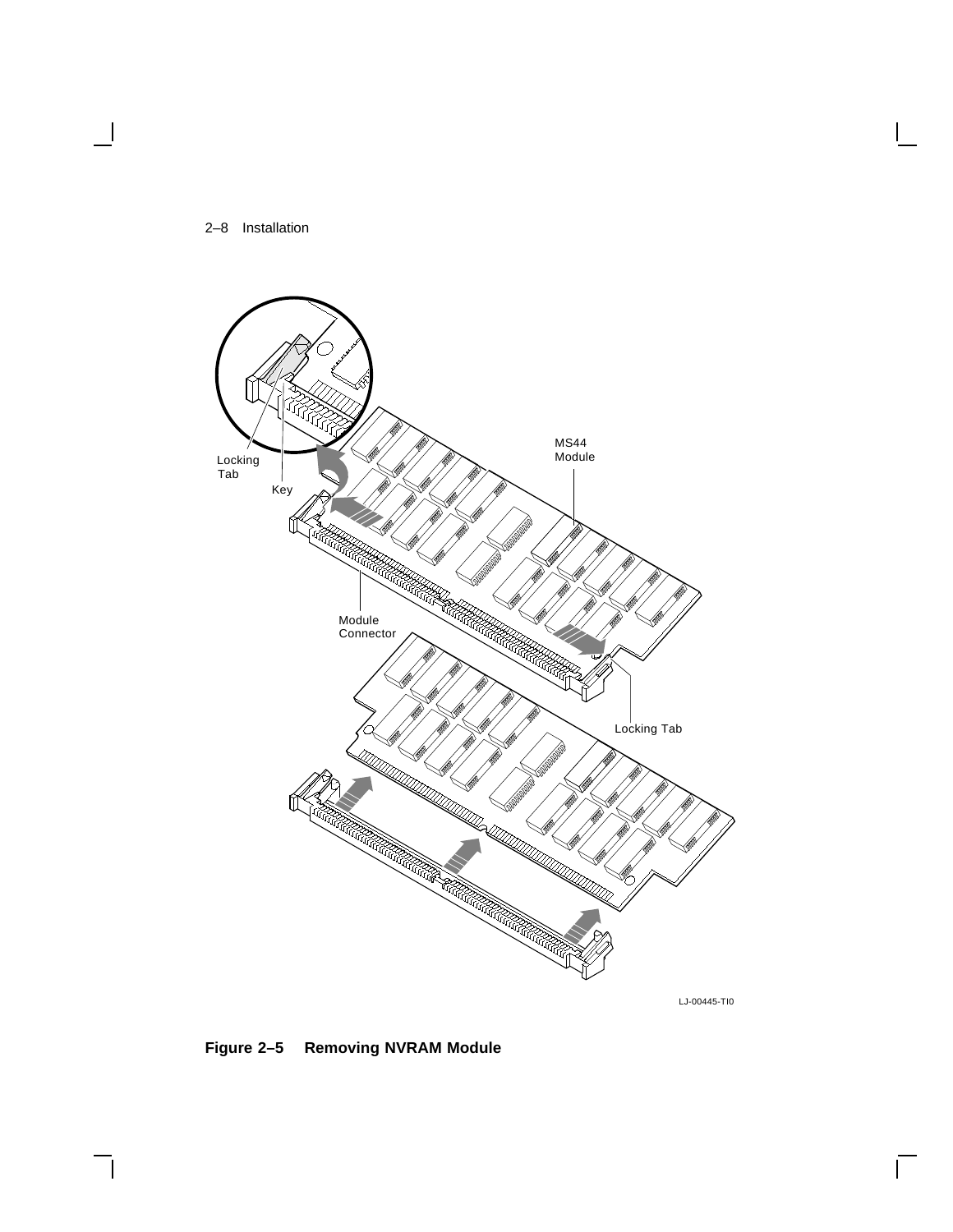Installation 2–9

 $\mathbf{I}$ 

![](_page_18_Figure_1.jpeg)

### **Figure 2–6 Location of Memory Banks**

The DECsystem 5100 contains a total of 40 Mbytes of memory and 1 Mbyte of NVRAM. Notice that the two MS44-CA modules are installed in the lowest numbered memory bank (bank 0) before the two MS44-AA modules (bank 1). The NVRAM modules are installed in the next available bank (bank 2).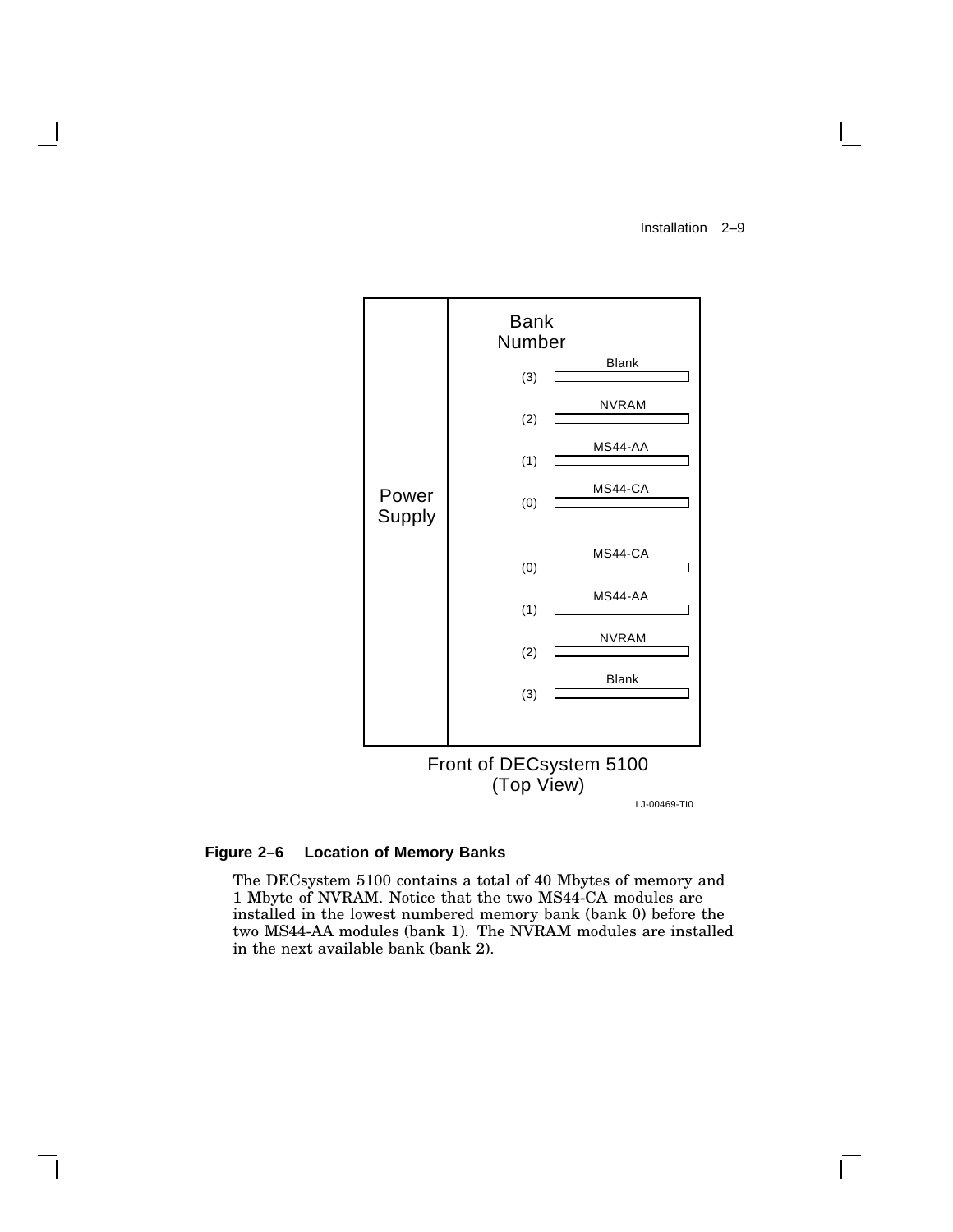![](_page_19_Figure_0.jpeg)

![](_page_19_Figure_1.jpeg)

**Figure 2–7 Sample Configuration**

#### **CAUTION Wear an antistatic wrist strap and use an antistatic mat when replacing FRUs.**

5. To install the first NVRAM module, follow the steps shown in Figure 2–8: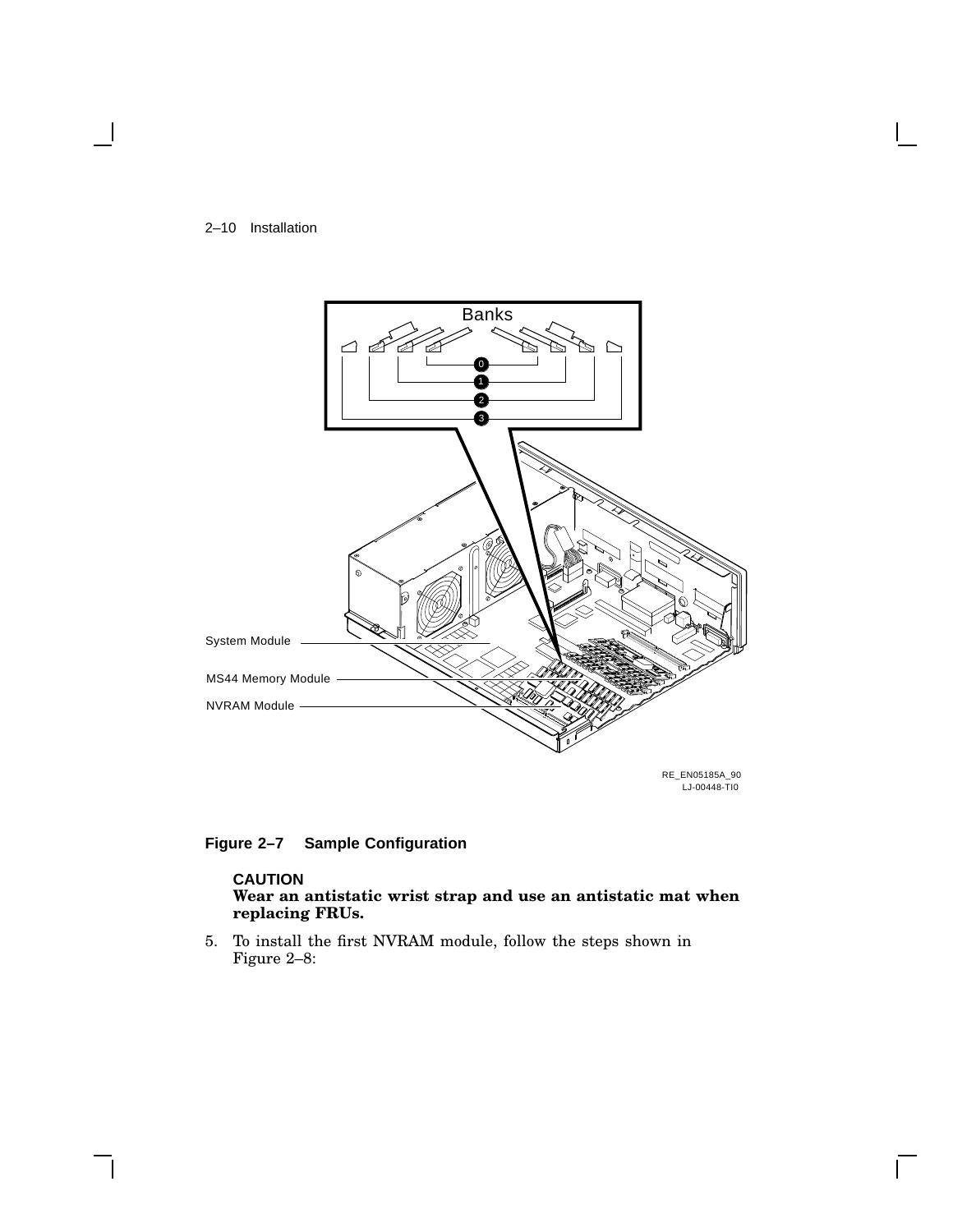Installation 2–11

 $\Box$ 

 $\overline{\Gamma}$ 

![](_page_20_Figure_1.jpeg)

**Figure 2–8 NVRAM Module Installation**

 $\overline{\phantom{a}}$ 

 $\overline{\phantom{a}}$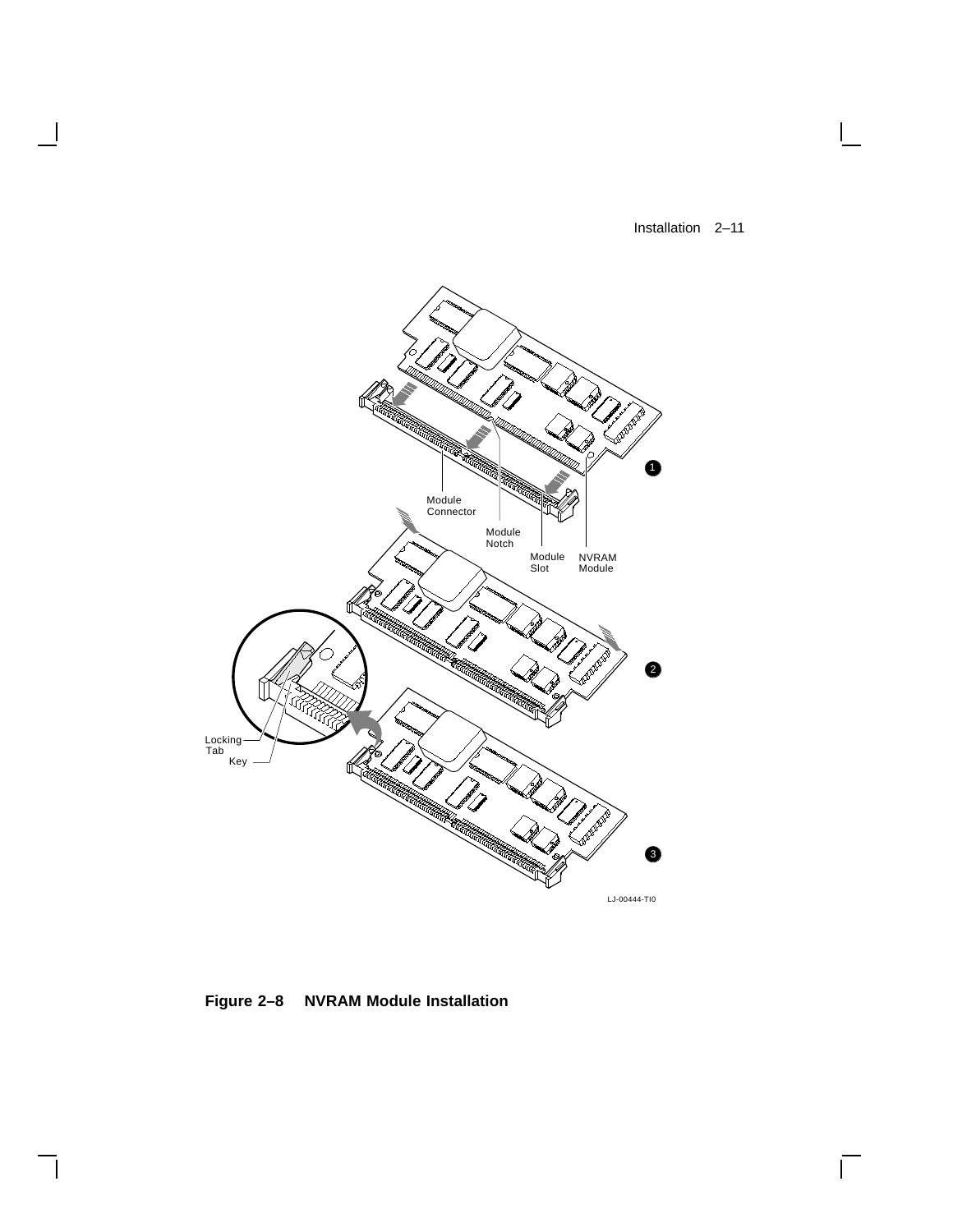#### 2–12 Installation

- **1** Align the module with the key.
- 2 Insert the module, with the side containing the bar code label facing up, into the connector on the system module. Gently press down on the module.
- 3 Verify that the locking tabs are engaged.

If the memory needs to be reconfigured, refer to Table 2–1 and Table 2–2. For detailed information concerning memory reconfigurations, refer to the *DECsystem 5100 Maintenance Guide*.

#### **CAUTION**

**The connectors are keyed so that you can install the NVRAM module with the correct orientation. Do not force the modules into the connectors if the key in the module does not align with the connector.**

- 6. Repeat the procedures in step 5 for the second NVRAM module, and install it into the other connector of the same bank.
- 7. Reassemble the system unit.
- 8. Run the diagnostic tests (Chapter 3) to make sure that the NVRAM module is operating correctly.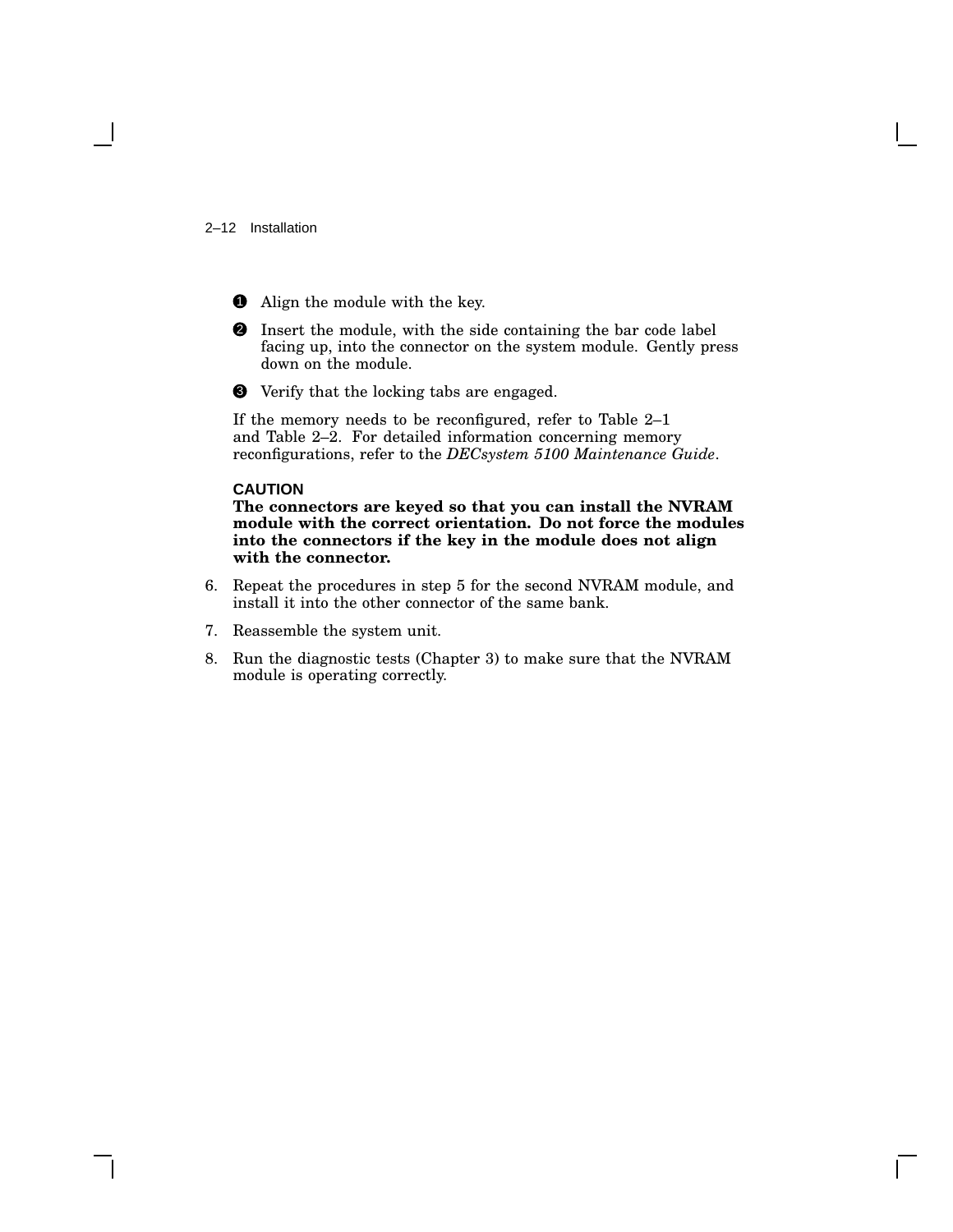## **3 Operation**

This chapter describes how to run the power-up self-test and interpret its results. It also describes the commands used for the operation of the PrestoServe/NVRAM option and how to move the NVRAM modules.

## **3.1 Running the Power-Up Self-Test**

The power-up self-test checks each component, subsystem, and connection in the system.

To run the power-up self-test, turn the system unit's power switch on ( | ). Figure 3–1 shows the location of the system unit on/off switch.

![](_page_22_Figure_5.jpeg)

**Figure 3–1 Location of On/Off Switch**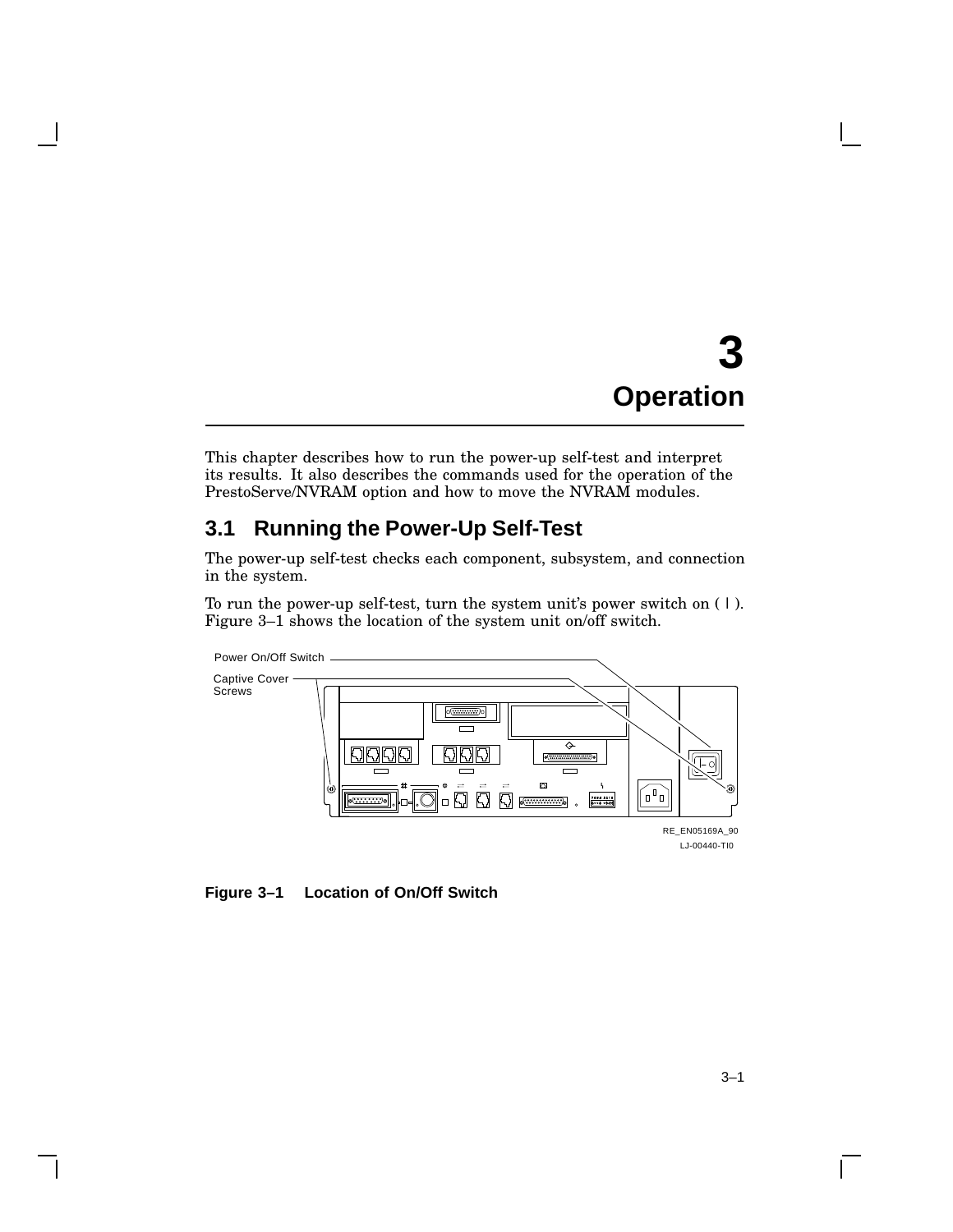#### 3–2 Operation

The system begins to build a power-up self-test display on the console terminal. Example 3–1 shows the power-up self-test display when it completes successfully.

```
26..25..24..23..22..21..20..19..18..17..16..15..14..14..14.. 1
13..12..11..10..9..8..7..6..5..4..3..
KN230 Vn.n\odot08-00-2b-55-55-550x10000000>> 6
```
#### **Example 3–1 Successful Power-Up Self-Test Display**

- **1** Tests or groups of tests on specific system functions
- 2 The version of the system module console program The V indicates that this is an official release of the product. The digits *n.n* indicate the release number.
- <sup>3</sup> The Ethernet address of the system
- 4 The memory size in hexadecimal format Table 3–1 shows the values for the various memory configurations.

| <b>Hexadecimal Value</b> | <b>Memory Size</b><br>in Megabytes |  |
|--------------------------|------------------------------------|--|
| 0x800000                 | 8                                  |  |
| 0x1000000                | 16                                 |  |
| 0x1800000                | 24                                 |  |
| 0x2000000                | 32                                 |  |
| 0x2800000                | 40                                 |  |
| 0x3000000                | 48                                 |  |
| 0x4000000                | 64                                 |  |
| 0x4800000                | 72                                 |  |
| 0x6000000                | 96                                 |  |

#### **Table 3–1 Memory Size Indication**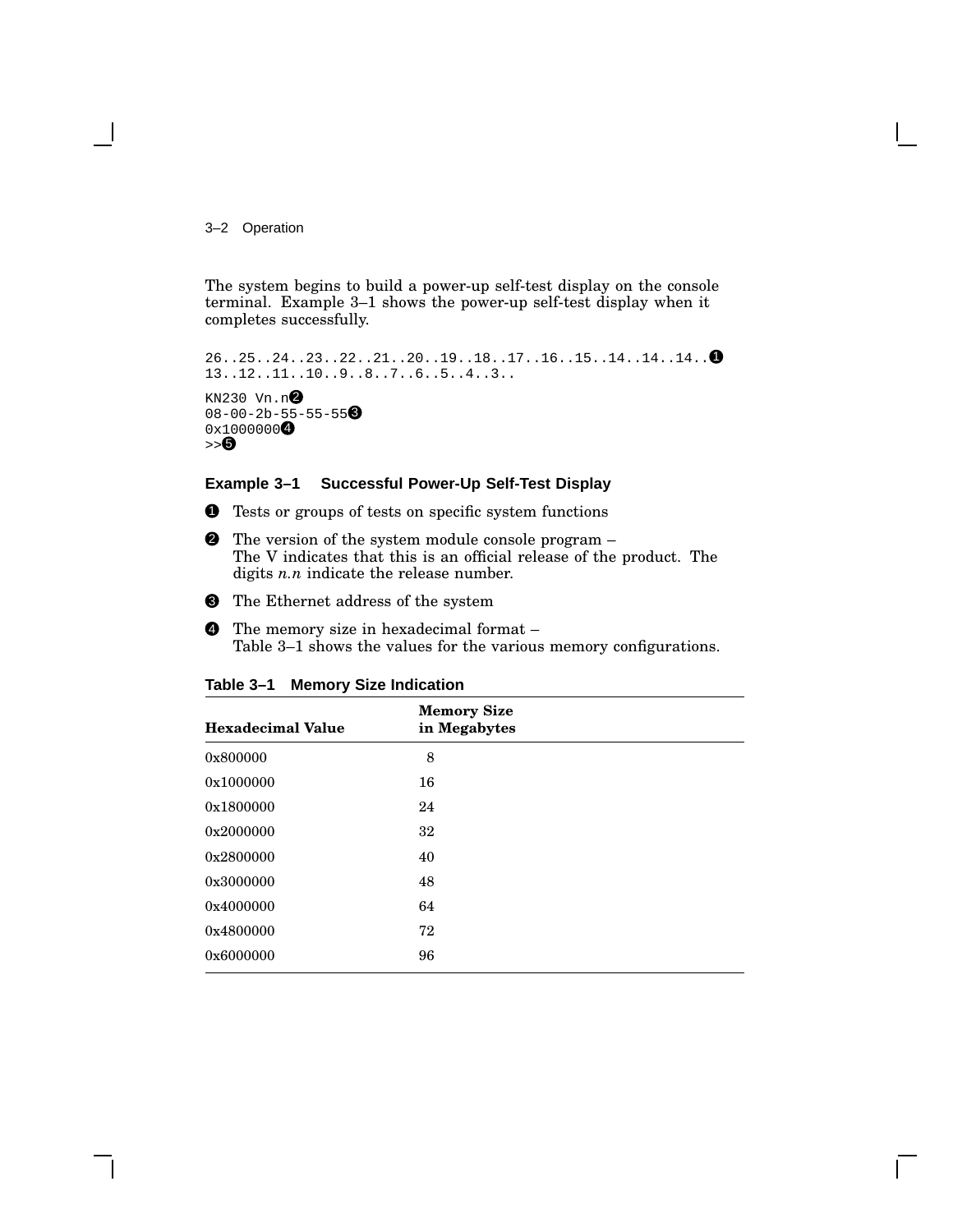5 The console prompt – If security is enabled and a valid password exists, the following prompt will appear on the console: S>

Refer to the *DECsystem 5100 Operator's Guide* for a description of the console security features.

Example 3–2 shows the power-up self-test display if the system detects memory errors.

```
26..25..24..23..22..21..20..19..18..17..16..15..14..14..14..
13..12..11..10..9..8..7..6..5..4..3..
KN230 Vn.n
08-00-2b-55-55-55
0x1000000
Bad mem: 0x1400 1
\rightarrow
```
#### **Example 3–2 Power-Up Self-Test Display with Memory Error**

1 A message to indicate that some bad memory exists but the system may still be operable.

#### **3.1.1 Unsuccessful Power-Up Self-Test**

If during the power-up self-test, one of the individual tests fails, the system halts and displays an error report summary. When one or both of the NVRAM modules fail the power-up diagnostics, the following error report summary is displayed on the console terminal. Example 3–3 shows a typical error report summary resulting from the failure of test group 4. An error report summary contains five elements of diagnostic information.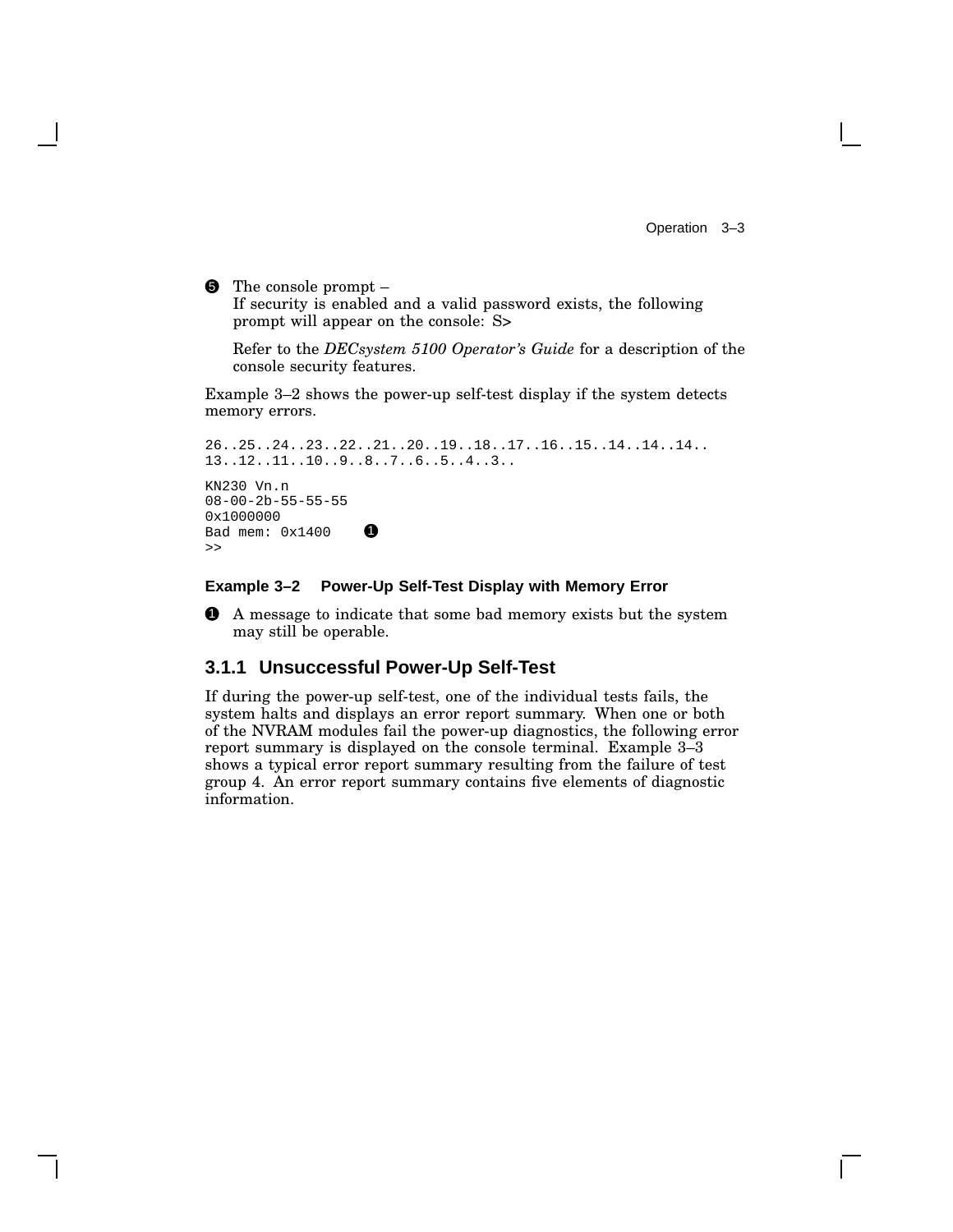#### 3–4 Operation

```
26..25..24..23..22..21..20..19..18..17..16..15..14..14..14.. <sup>0</sup>
13..12..11..10..09..08..07..06..05..04..
?09 06 ff 0001<sup>0</sup>
P1= ffffffff P2= a3400044 P3= a3400044 P4= 00000000 P5= 00000000 \bigcircP6= 00000000 P7= 00000000 P8= 00000000 P9= 00000000 P10=00000000 3
gp= 34e6d146 sp= a000f794 fp= 00000000 sr= 04800000 3
epc=bfc2a1f0 badvaddr=00060000 cause=1000000 \bullet03..Q
```

```
\Rightarrow \bullet
```
#### **Example 3–3 Unsuccessful Power-Up Self-Test Example**

- **1** Power-up self-test in progress.
- 2 The number after the question mark (?) indicates which test failed. (In Example 3–3, test 09 failed.)
- 3 Four-line error report summary on the failing test, test 0x9 (NVRAM test).
- 4 The power-up self-test continuing after error.

```
5 The console prompt –
   If security is enabled and a valid password exists, the following
   prompt will appear on the console: S>
```
### **3.1.2 Interpreting the Power-Up Self-Test Results**

For information concerning power-up self-test failures, refer to the *DECsystem 5100 Maintenance Guide*.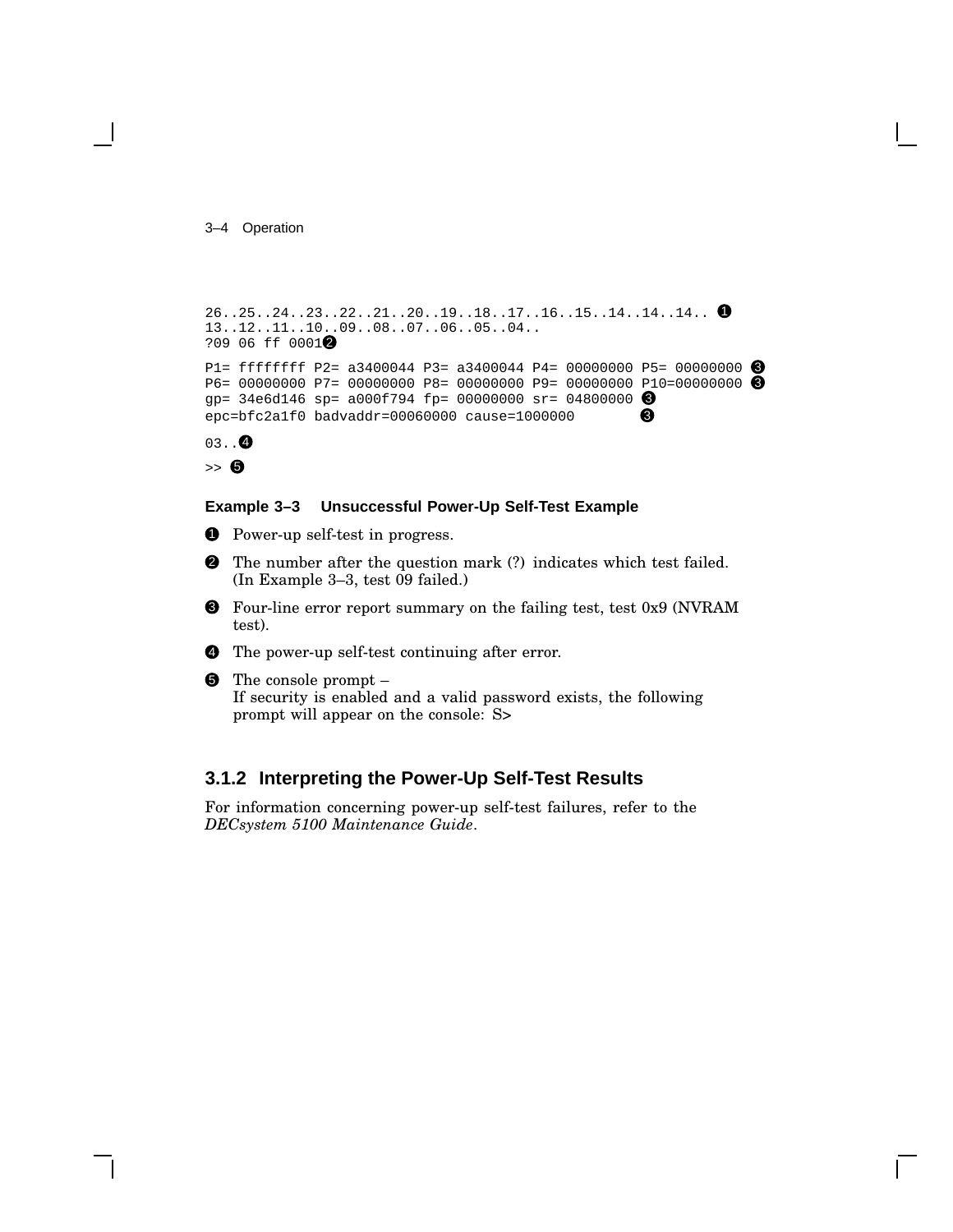Operation 3–5

### **3.2 Commands**

The following section describes the console commands related to the PrestoServe/NVRAM option.

#### **NOTE**

**Note that the command interpreter is case-sensitive and, as a rule, lowercase is used.**

#### **3.2.1 Configuration Command**

The configuration (conf) command displays the system configuration. The format of this command is shown here:

```
conf [-(b | f | m | s | g)]
```
The -b option directs the system to display a brief system configuration. Example 3–4 shows an example of a brief system configuration display.

```
>> conf -b
```

```
hardware: revision 1
firmware: revision 4
Ethernet hardware address: 08-00-2b-12-7f-58
option board: not present
dynamic memory: total size 8MBs
non-volatile memory: 1 MBs at 0xa0c00000
scsi peripherals<br>unit type
                    product removable/fixed
   0 tape TLZ04 1989(C) DEC removable<br>1 disk RZ56 (C) DEC fixed
                              (C) DEC fixed
   2 disk RZ23 (C) DEC fixed<br>3 disk RZ24 (C) DEC fixed
    3 disk RZ24 (C) DEC fixed
   4 cdrom CD-ROM CDU-541<br>5 tape TZK10
      tape TZK10 removable
   6 disk RZ23 (C) DEC fixed
   7 host adapter
>>
```
#### **Example 3–4 Brief System Configuration Display**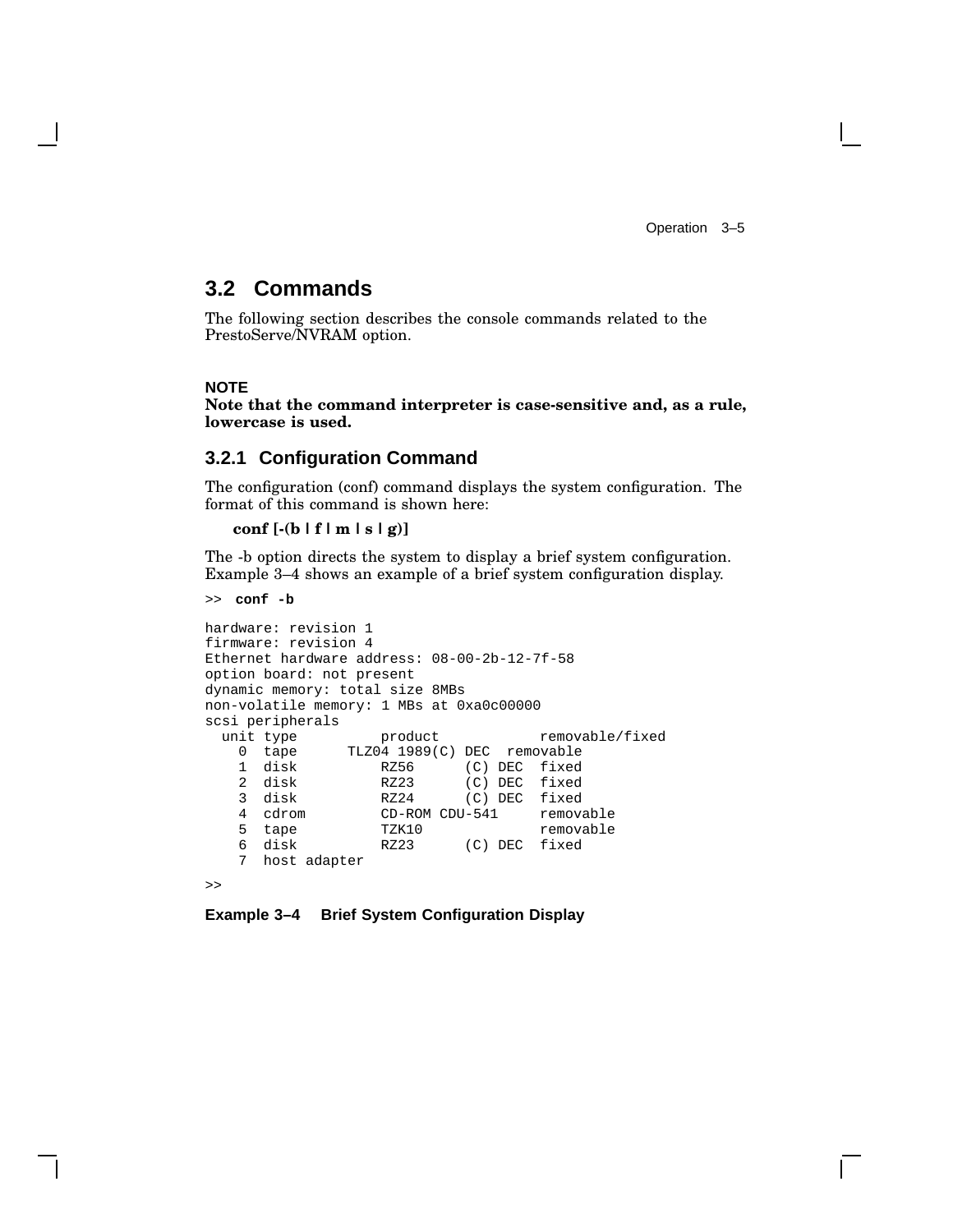3–6 Operation

The -f option directs the system to display a full system configuration table. Example 3–5 shows an example of a full system configuration display.

```
>> conf -f
hardware: revision 1
firmware: revision 4
cpu: revision 2.32
fpu: revision 3.32
security switch: secure mode
password: clear
eeprom: valid
Ethernet hardware address: 08-00-2b-12-7f-58
option board: not present
dynamic memory: total size 8MBs
    bank0 4MB SIMMs size: 8MBs 0 bad pages
non-volatile memory: 1 MBs at 0xa0c00000
scsi peripherals<br>unit type
                    product removable/fixed capacity
   0 tape TLZ04 1989 (C)DEC removable<br>1 disk RZ56 (C)DEC fixed
   1 disk RZ56 (C) DEC fixed 634 MBs<br>2 disk RZ23 (C) DEC fixed 100 MBs
                              (C) DEC fixed 100 MBs<br>(C) DEC fixed 200 MBs
   3 disk RZ24 (C) DEC fixed
   4 cdrom CD-ROM CDU-541 removable 571 MBs<br>5 tape TZK10 removable
   5 tape TZK10 removable
                             (C) DEC fixed 100 MBs
   7 host adapter
```
 $\rightarrow$ 

**Example 3–5 Full System Configuration Display**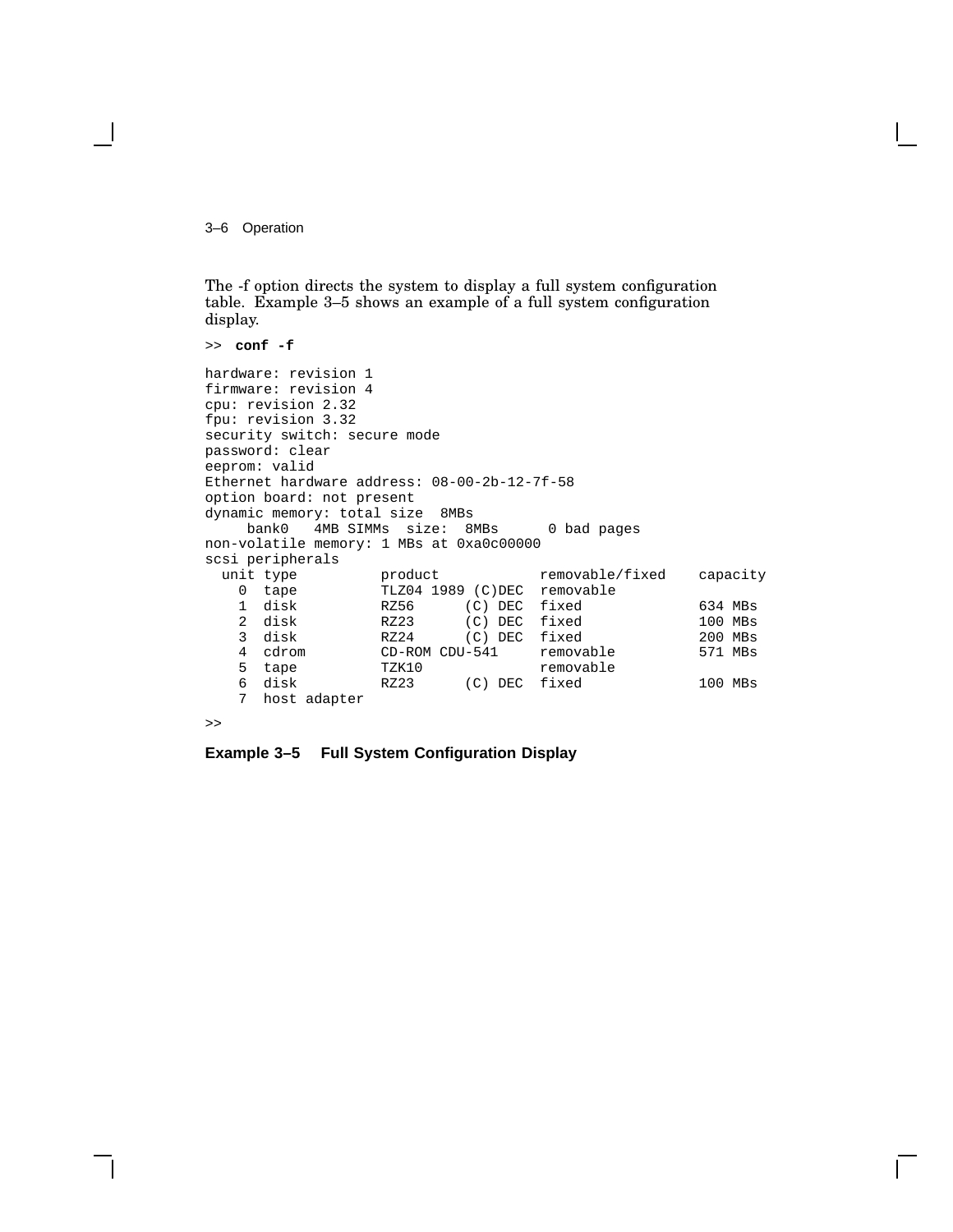Operation 3–7

 $\mathbf{I}$ 

The -m option directs the system to display the memory configuration. Example 3–6 shows an example of a memory configuration display.

```
>> conf -m
dynamic memory: total size 8MBs
    bank0 4MB SIMMs size: 8MBs 0 bad pages
non-volatile memory: 1 MBs at 0xa0c00000
>>
```
#### **Example 3–6 Memory Configuration Display**

The -s option directs the system to display a table of the SCSI devices in the system. Example 3–7 shows an example of a SCSI device table.

```
>> conf -s
```

|   | scsi peripherals |                |            |                 |             |  |
|---|------------------|----------------|------------|-----------------|-------------|--|
|   | unit type        | product        |            | removable/fixed | capacity    |  |
|   | tape             | 1989<br>TLZ04  | $(C)$ DEC  | removable       |             |  |
|   | disk             | RZ56           | $(C)$ DEC  | fixed           | 634 MBs     |  |
| 2 | disk             | RZ23           | (C)<br>DEC | fixed           | 100 MBs     |  |
|   | disk             | RZ24           | $(C)$ DEC  | fixed           | 200 MBs     |  |
|   | cdrom            | CD-ROM CDU-541 |            | removable       | 571 MBs     |  |
| 5 | tape             | TZK10          |            | removable       |             |  |
| 6 | disk             | RZ23           | DEC<br>(C) | fixed           | MBs<br>100. |  |
|   | host adapter     |                |            |                 |             |  |
|   |                  |                |            |                 |             |  |

```
>>
```
**Example 3–7 SCSI Device Table**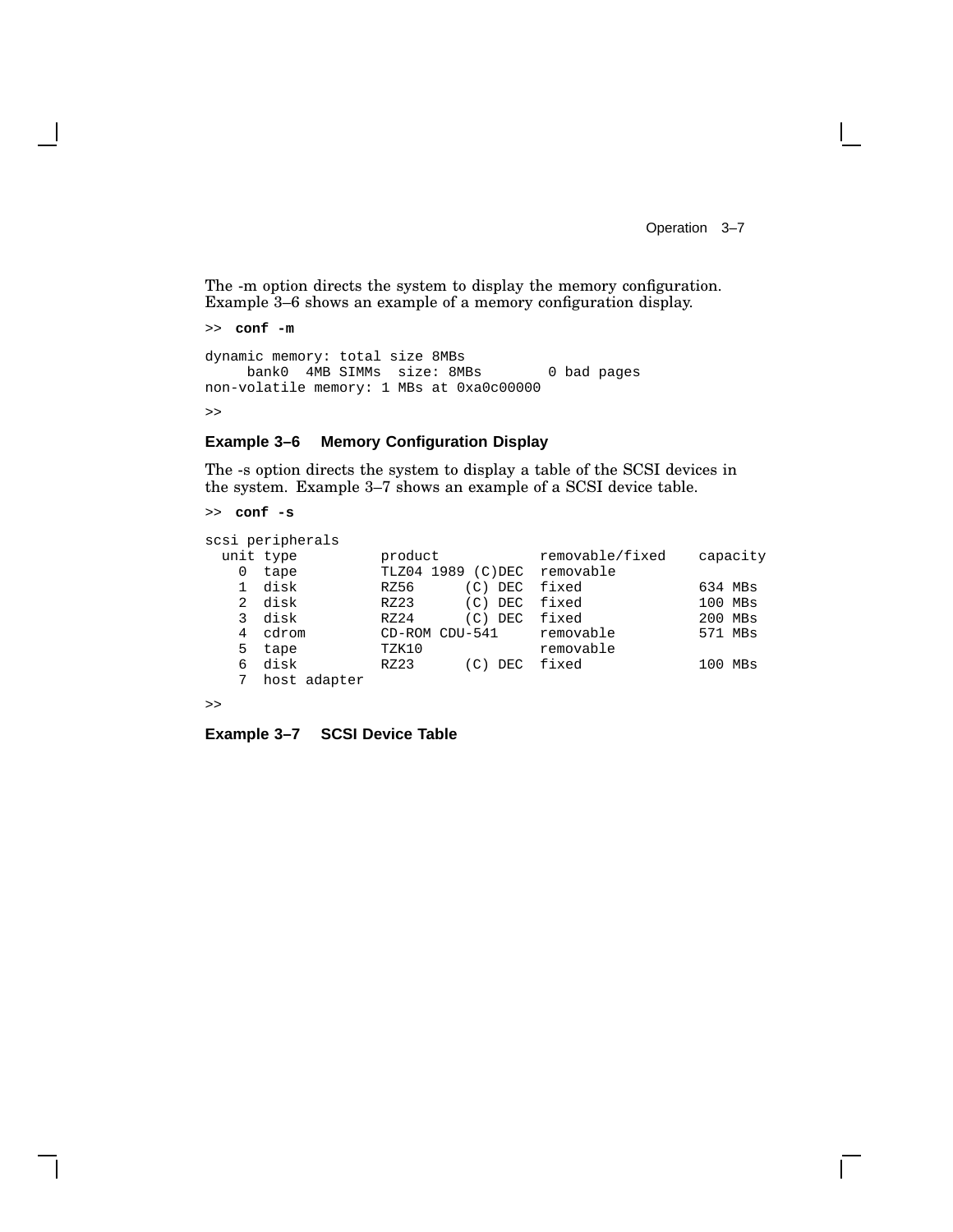3–8 Operation

The -g option directs the system to display a general system configuration. Example 3–8 shows an example of a general system configuration display.

```
>> conf -g
hardware: revision 1
firmware: revision 4
Ethernet hardware address: 08-00-2b-12-7f-58
option board: not present
dynamic memory: total size 8MBs
non-volatile memory: 1 MBs at 0xa0c00000
```
#### **Example 3–8 General System Configuration Display**

## **3.3 Using the prcache Console Command**

The prcache command is part of the system firmware's privileged console commands. Use this command to diagnose problems, to obtain information about the cache configuration, and to perform maintenance operations on the PrestoServe/NVRAM option. The prcache command is executed from the console prompt (>>).

#### **NOTE**

**The PrestoServe/NVRAM option is diagnosed during the power-up self-tests. It can also be diagnosed by using the extended self-test commands. Refer to Chapter 4 for more information.**

The syntax for the prcache console command is:

prcache -f prcache -u prcache -z

- The preache -f command shows the status of the PrestoServe/NVRAM option. It displays information about the cache size, starting address, system ID, state (either clean or dirty), and battery status.
- The prcache -u command enables the PrestoServe/NVRAM option batteries by unarming the battery disconnect circuits.
- The prcache -z command clears the PrestoServe/NVRAM option cache and disables the NVRAM modules' batteries by arming the battery disconnect circuits. The command issues a prompt which asks you if the cache is cleared.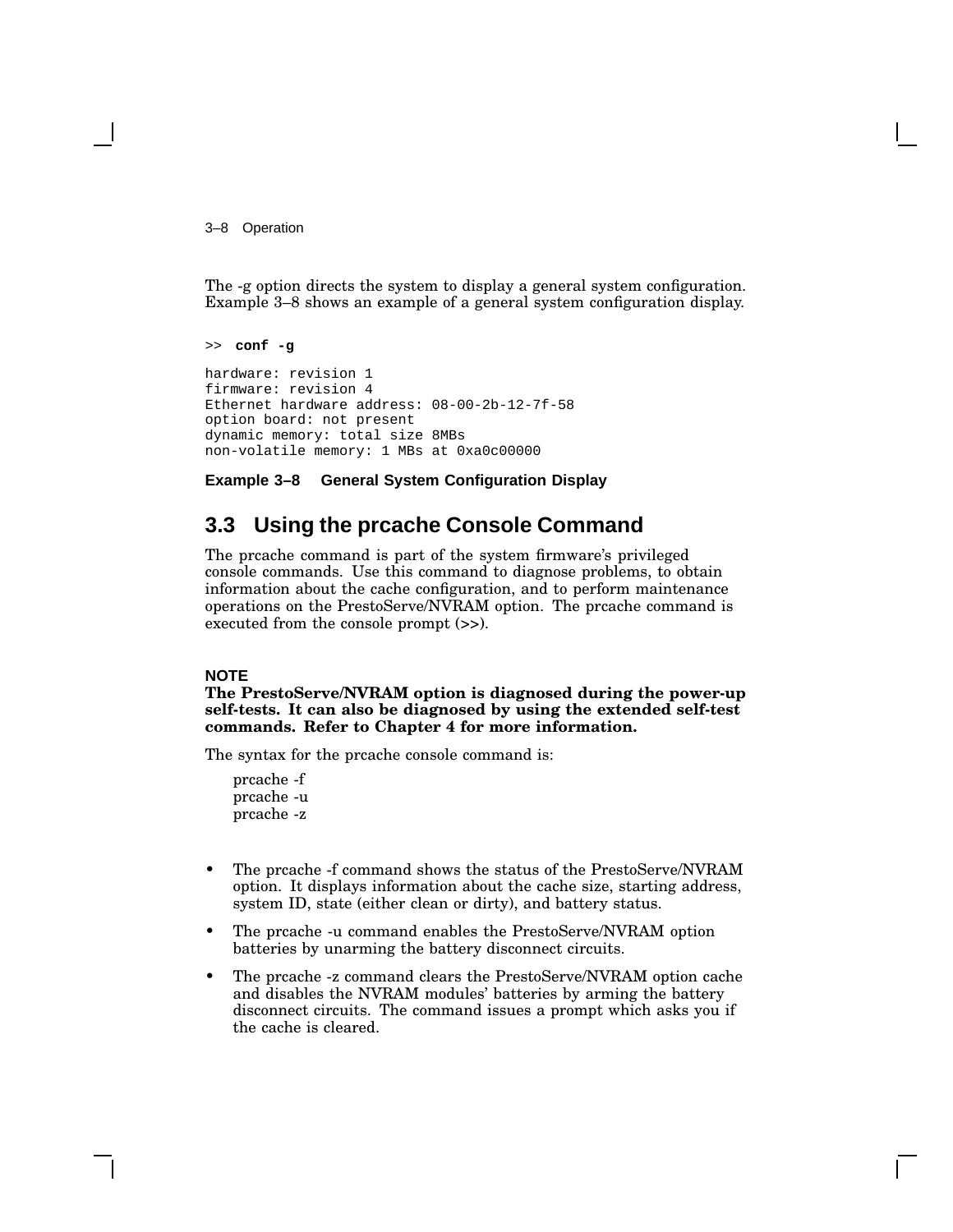Operation 3–9

The following example of the prcache -f command shows that the PrestoServe/NVRAM option contains valid data (dirty) and that the batteries are enabled:

>> **prcache -f** Return Nvram disk cache: 1 MBs at 0xa3400000 Nvram disk cache ID is Ox127ed2 **Nvram disk cache is dirty** Rear nvram SIMM battery okay Rear nvram SIMM battery disconnect circuit un-armed Front nvram SIMM battery okay Front nvram SIMM battery disconnect circuit un-armed >>

The following example of the prcache -u command enables the batteries, and the example of the prcache -f command shows that the cache is clean and that the batteries are enabled:

#### **CAUTION:**

>> **prcache -u** Return

**The prcache -u command connects the batteries to the cache. Turning the system off when the batteries are connected, will cause them to drain unnecessarily.**

>> **prcache -f** Return Nvram disk cache: 1 MBs at 0xa3400000 Nvram disk cache ID is Ox127ed2 Nvram disk cache is clean Rear nvram SIMM battery okay Rear nvram SIMM battery disconnect circuit un-armed Front nvram SIMM battery okay Front nvram SIMM battery disconnect circuit un-armed >>

The following example of the prcache -z command clears the PrestoServe /NVRAM option cache and disables the batteries. The example of the prcache -f command shows that the cache does not contain valid data (clean) and that the batteries are disabled.

>> **prcache -z** Return Zero the nvram disk cache, are you sure  $(Y/N)$  [N]? Y Return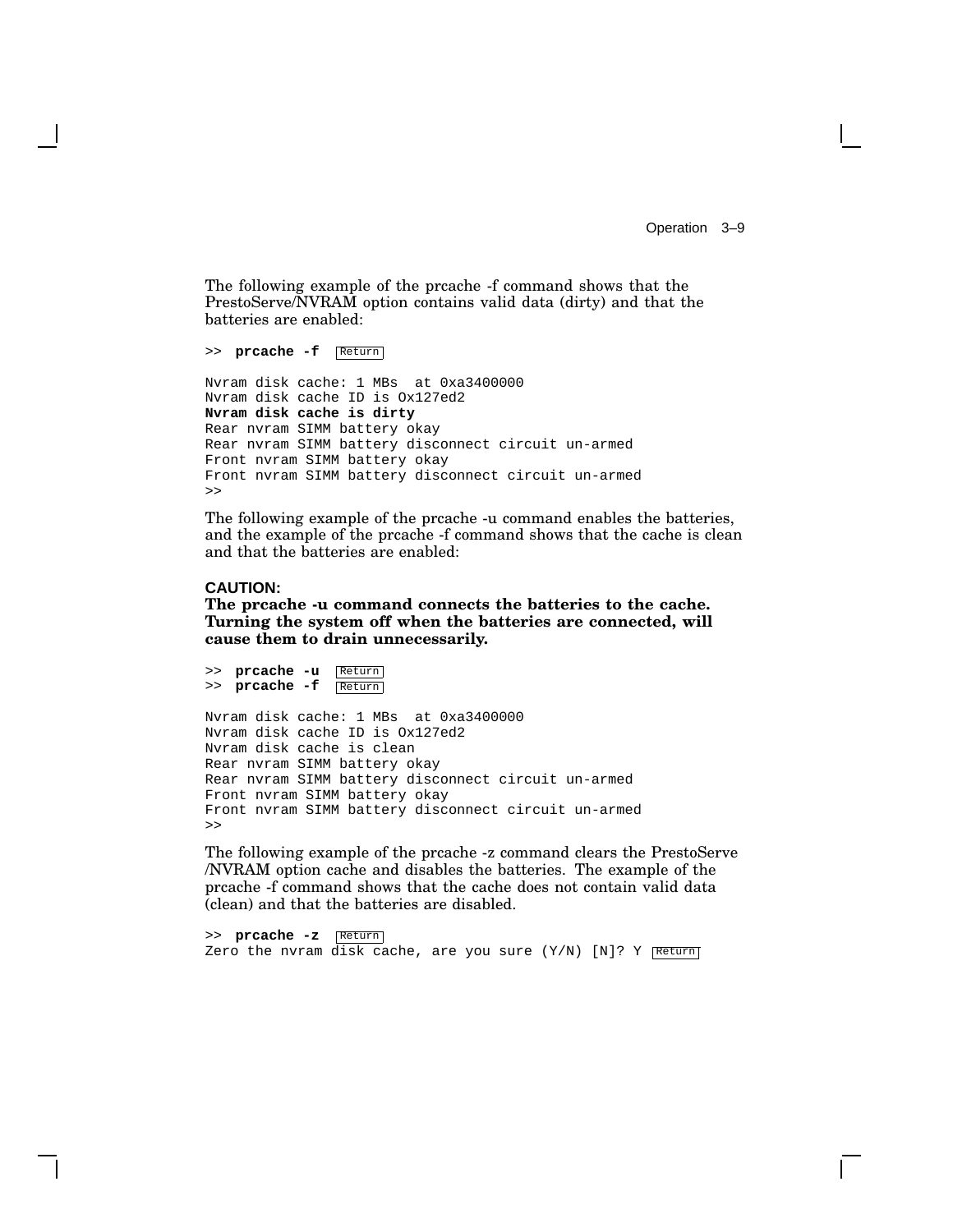3–10 Operation

```
>> prcache -f Return
```

```
Nvram disk cache: 1 MBs at 0xa3400000
Nvram disk cache ID is Ox127ed2
Nvram disk cache is clean
Rear nvram SIMM battery okay
Rear nvram SIMM battery disconnect circuit armed
Front nvram SIMM battery okay
Front nvram SIMM battery disconnect circuit armed
\rightarrow
```
## **3.4 Moving the NVRAM Modules**

When the PrestoServe/NVRAM option cache contains valid data, and the NVRAM modules have been moved to another system, the power-up diagnostics identify that the NVRAM modules were moved. The following example shows the power-up diagnostic that is displayed:

```
26..25..24..23..22..21..20..19..18..17..16..15..14..14..14..
13..12..11..10..09..08..07..06..05..04
?09 0a ff 0000
?rear nvram SIMM ID does not match system ID
?front nvram SIMM ID does not match system ID
KN230 Vn.n
08-00-2b-18-73-52
0x3000000
>>
```
When you boot the system and the PrestoServe/NVRAM option cache contains valid data, the system gives you the following options:

- Discard the PrestoServe/NVRAM option cache data.
- Write the data to the intended disks.
- Halt the machine.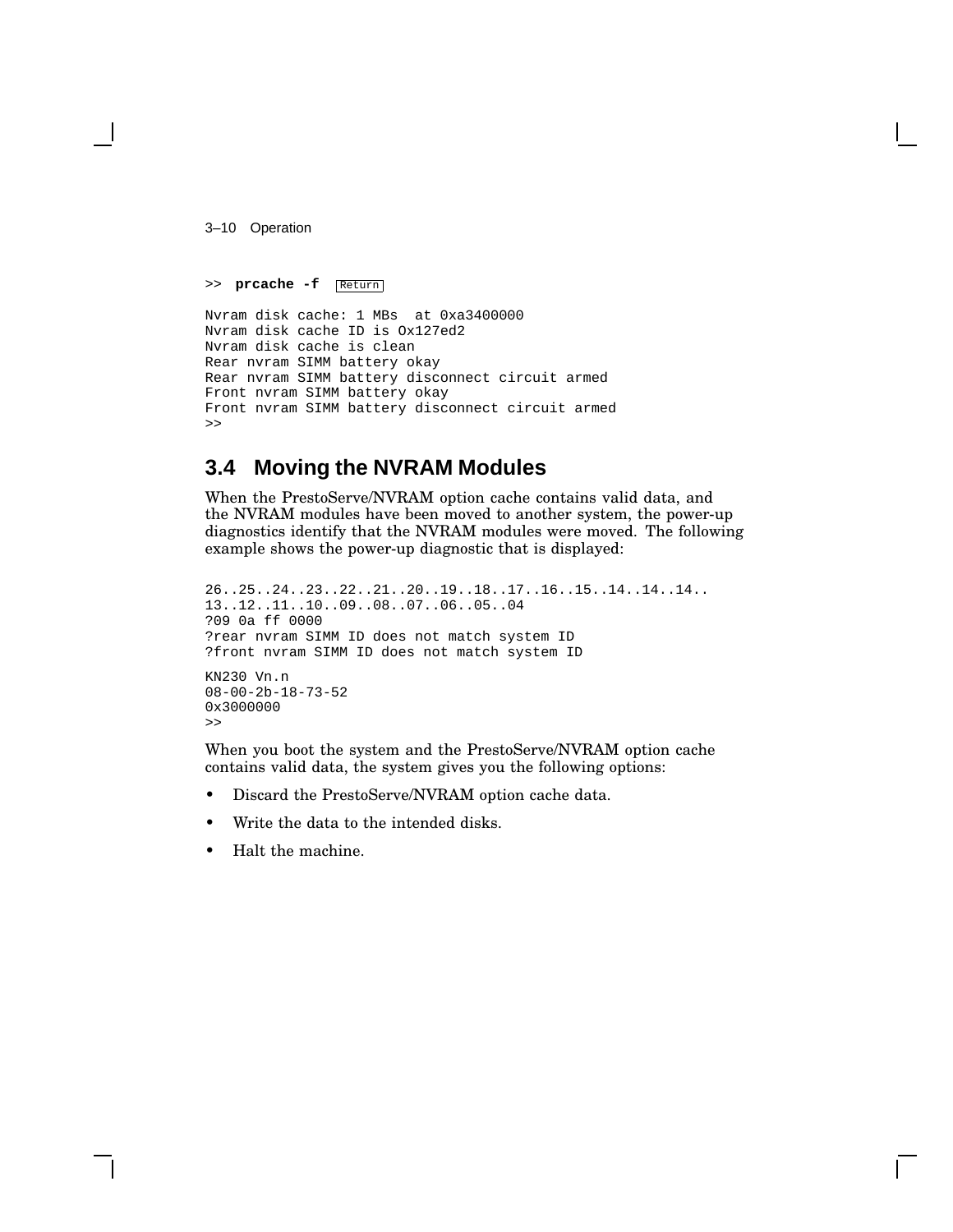Operation 3–11

If the PrestoServe/NVRAM option cache contains valid data, but the NVRAM modules have been interchanged, the system cannot boot, and the following information is displayed on the console terminal:

```
26..25..24..23..22..21..20..19..18..17..16..15..14..14..14..
13..12..11..10..09..08..07..06..05..04
?09 0a ff 0000
?rear nvram SIMM ID does not match system ID
?front nvram SIMM ID does not match system ID
?rear nvram BOARD is in the wrong bank
?front nvram BOARD is in the wrong bank
03..
KN230 Vn.n
08-00-2b-18-73-52
0x3000000
>> boot Return
2..?booting not possible
?rear and front nvram SIMMs must be swapped
?rear nvram SIMM ID does not match system ID
?front nvram SIMM ID does not match system ID
?rear nvram BOARD is in the wrong bank
?front nvram BOARD is in the wrong bank
>>
```
You must move the NVRAM modules to their correct positions to recover the cache data.

#### **CAUTION:**

#### **Data loss could occur if you discard the data then proceed to boot the operating system.**

If you do not want the data in the PrestoServe/NVRAM option cache, use the prcache -z command to discard the data. You can then boot the system.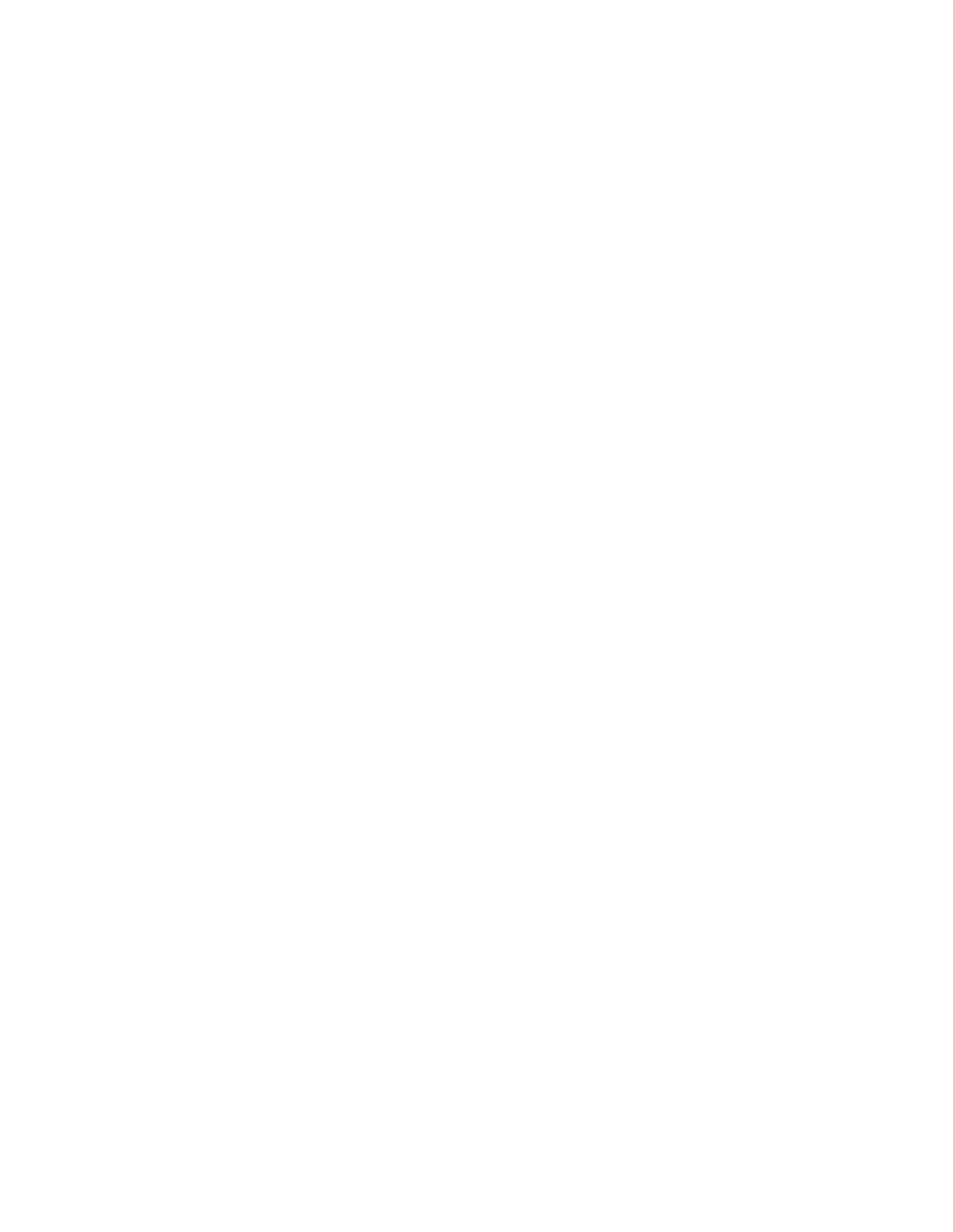## **4 Troubleshooting**

Before proceeding, the following guidelines should be followed:

- Always observe electrostatic discharge (ESD) procedures when handling modules.
- When transferring NVRAM modules, always note their positions and treat them as a pair.

## **4.1 Executing the PrestoServe/NVRAM Option Diagnostic (test 0x9)**

Use the following test command to execute the PrestoServe/NVRAM option diagnostic (test 0x9):

#### >> **test -v 0x9**

When the PrestoServe/NVRAM option cache contains valid data (dirty), then the limited read-only test is executed and it does not alter the contents of the PrestoServe/NVRAM option cache. The diagnostic does a read test on the PrestoServe/NVRAM option cache and uses a scratch area for a write test.

When the PrestoServe/NVRAM option cache is clean, an extensive read /write test is executed and the entire contents of the PrestoServe/NVRAM option cache is altered. The diagnostic then performs data pattern tests and address short tests. It also tests the battery disconnect circuitry by disabling the circuits. The diagnostic then enables the battery disconnect circuitry and checks the status register to ensure that the batteries are disconnected.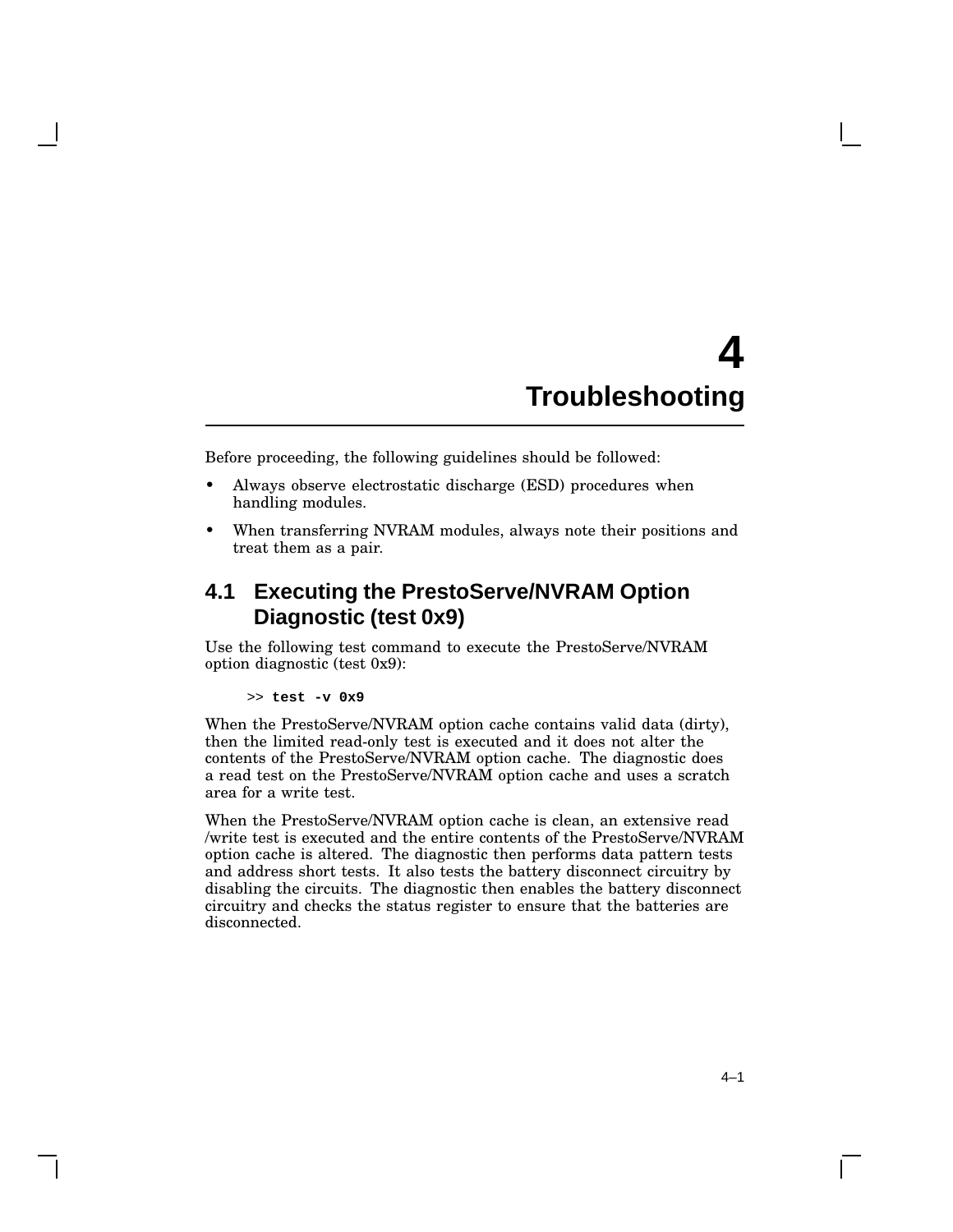4–2 Troubleshooting

Example 4–1 shows what is displayed after test 0x9 is executed and the PrestoServe/NVRAM option cache is dirty (contains valid data).

```
>> test -v 0x9
-009-04 nvram float 1's and 0's tst
-009-05 wrt addr to addr
-009-06 chk nvram w/ addr -> 5's
-009-07 chk nvram w/ 5's -> A's
-009-08 chk nvram w/ A's -> F's
-009-09 chk nvram w/ F's
-009-0a nvram read-only tst
-009-0b tst nvram batt
```
#### **Example 4–1 PrestoServe/NVRAM Option Cache is Dirty (Contains Valid Data) - test 0x9**

Example 4–2 shows what is displayed after test 0x9 is executed and the PrestoServe/NVRAM option cache is clean (contains no data).

```
>> test -v 0x9
```
-009-04 nvram float 1's and 0's tst -009-05 wrt addr to addr  $-009-06$  chk nvram w/ addr  $-$ > 5's  $-009-07$  chk nvram w/  $5's$  -> A's -009-08 chk nvram  $w /$  A's -> F's -009-09 chk nvram w/ F's -009-0b tst nvram batt -009-0c tst nvram bat disc circuit

**Example 4–2 PrestoServe/NVRAM Option Cache is Clean (Contains No Data) - test 0x9**

#### **4.1.1 PrestoServe/NVRAM Option Installed but Not Configured**

If the PrestoServe/NVRAM option is installed but not configured, the following message will be displayed after the prcache command is issued:

?nvram option not available

Check to see if the environment variable boot mode is set to "d". If it is, at the console prompt in privileged mode type:

>> **setenv bootmode \***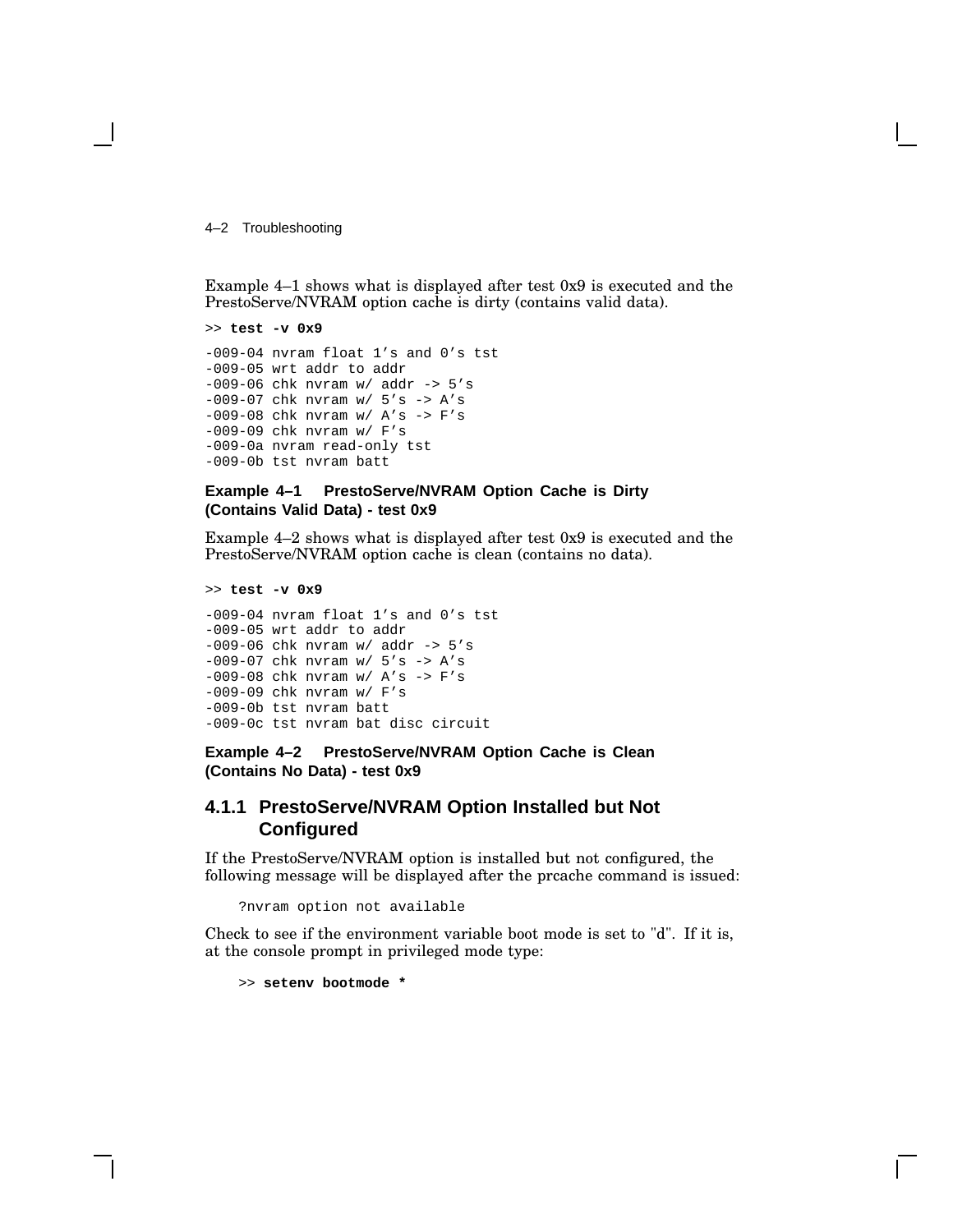Troubleshooting 4–3

Turn the system off  $(0)$ , then turn the system back on  $(1)$ . A power-up diagnostic countdown should appear at the console terminal:

## **NOTE**

#### **The power-up diagnostics should configure the PrestoServe/NVRAM option into the system.**

```
26..25..24..23..22..21..20..19..18..17..16..15..14..14..14..
13..12..11..10..09..08..07..06..05..04..03..
KN230 Vn.n
08-00-2b-18-73-52
0x3000000
>>
```
Use the prcache command to see if the PrestoServe/NVRAM option is present. The following message will be displayed again if the PrestoServe /NVRAM option is still not configured:

?nvram option not available

Check to see if the PrestoServe/NVRAM option is installed correctly. It may have been installed in the wrong memory bank, or one or both of the NVRAM modules may be faulty. Refer to Chapter 2 for a description of how to install the PrestoServe/NVRAM option.

## **4.2 Handling Failed NVRAM Modules (FRU Part Number 54-20474-01)**

If one or both of the NVRAM modules fails the power-up diagnostics, the following example will be displayed on the console terminal:

```
26..25..24..23..22..21..20..19..18..17..16..15..14..14..14..
13..12..11..10..09..08..07..06..05..04..
?09 06 ff 0001
P1= ffffffff P2= a3400044 P3= a3400044 P4= 00000000 P5= 00000000
P6= 00000000 P7= 00000000 P8= 00000000 P9= 00000000 P10=00000000
gp= 34e6d146 SP= a000f794 fp= 00000000 sr= b0480000
epc=bfc2a1f0 badvaddr=00060000 cause=10000000
03..
KN230 Vn.n
08-00-2b-18-73-52
0x3000000
>>
```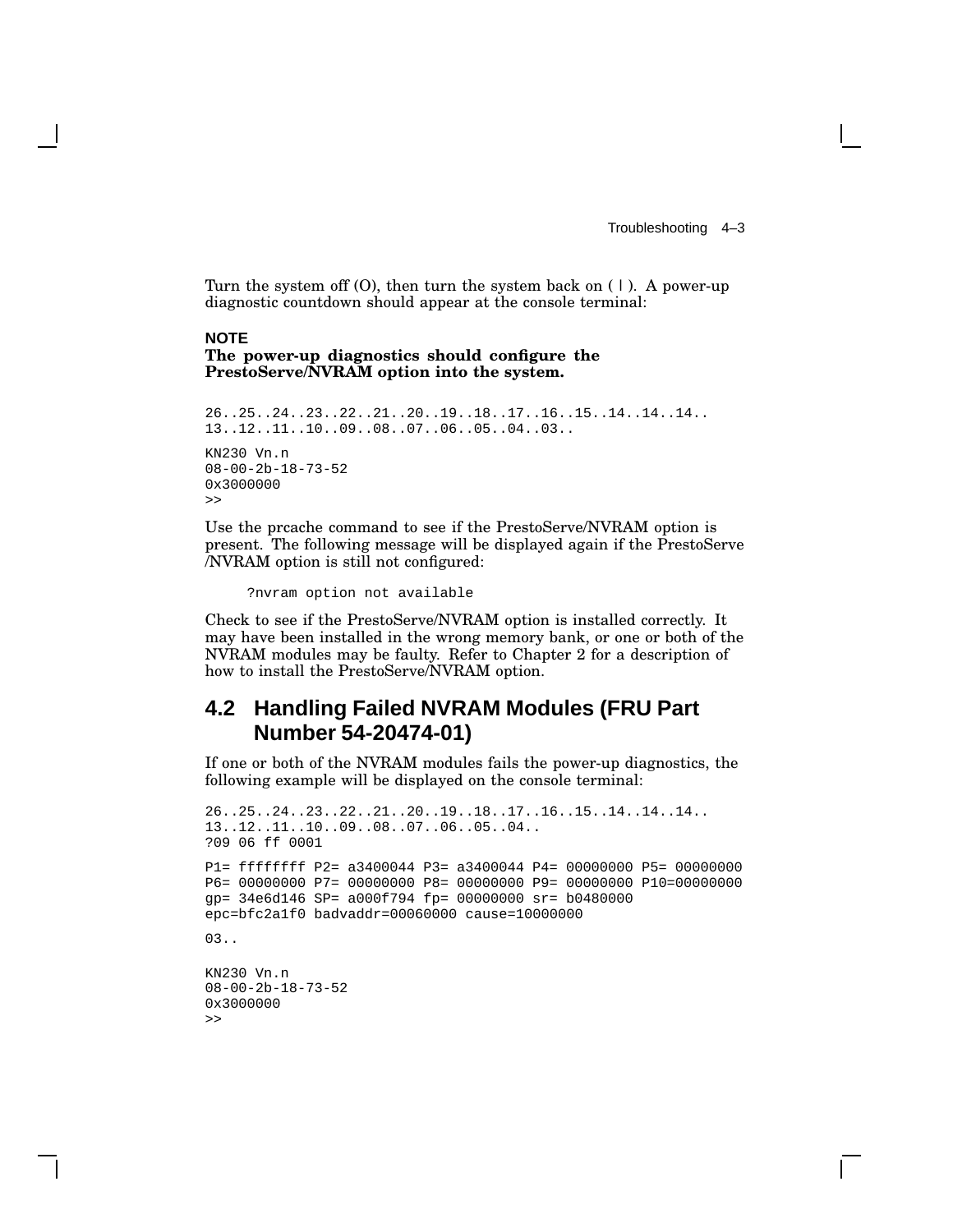4–4 Troubleshooting

Use the conf -m command to determine which modules (rear, front, or both) are bad:

```
>> conf -m RETURN
dynamic memory: total size 48MBs
    bank0 16MB SIMMs size: 32MBs 0 bad pages
    bank1 4MB SIMMs size: 8MBs 0 bad pages
    bank2 4MB SIMMs size: 8MBs 0 bad pages
non-volatile memory: 1 MBs at Oxa3400000
        front SIMM: bad
        rear SIMM: ok
>>
```
#### **4.2.1 Disable Battery/Zero the PrestoServe/NVRAM Option Cache**

Before removing failed NVRAM modules, use the prcache -z command to zero the PrestoServe/NVRAM option cache and disable the batteries.

>> **prcache -z** Return Zero the nvram disk cache, are you sure  $(Y/N)$  [N]? Y Return]

Replace the failed NVRAM modules.

#### **NOTE**

#### **When one or both NVRAM modules fail, NVRAM data is lost.**

After the new NVRAM modules are installed, the following power-up diagnostic is displayed:

```
26..25..24..23..22..21..20..19..18..17..16..15..14..14..14..
13..12..11..10..09..08..07..06..05..04..03..
KN230 Vn.n
08-00-2b-18-73-52
0x3000000
\rightarrow
```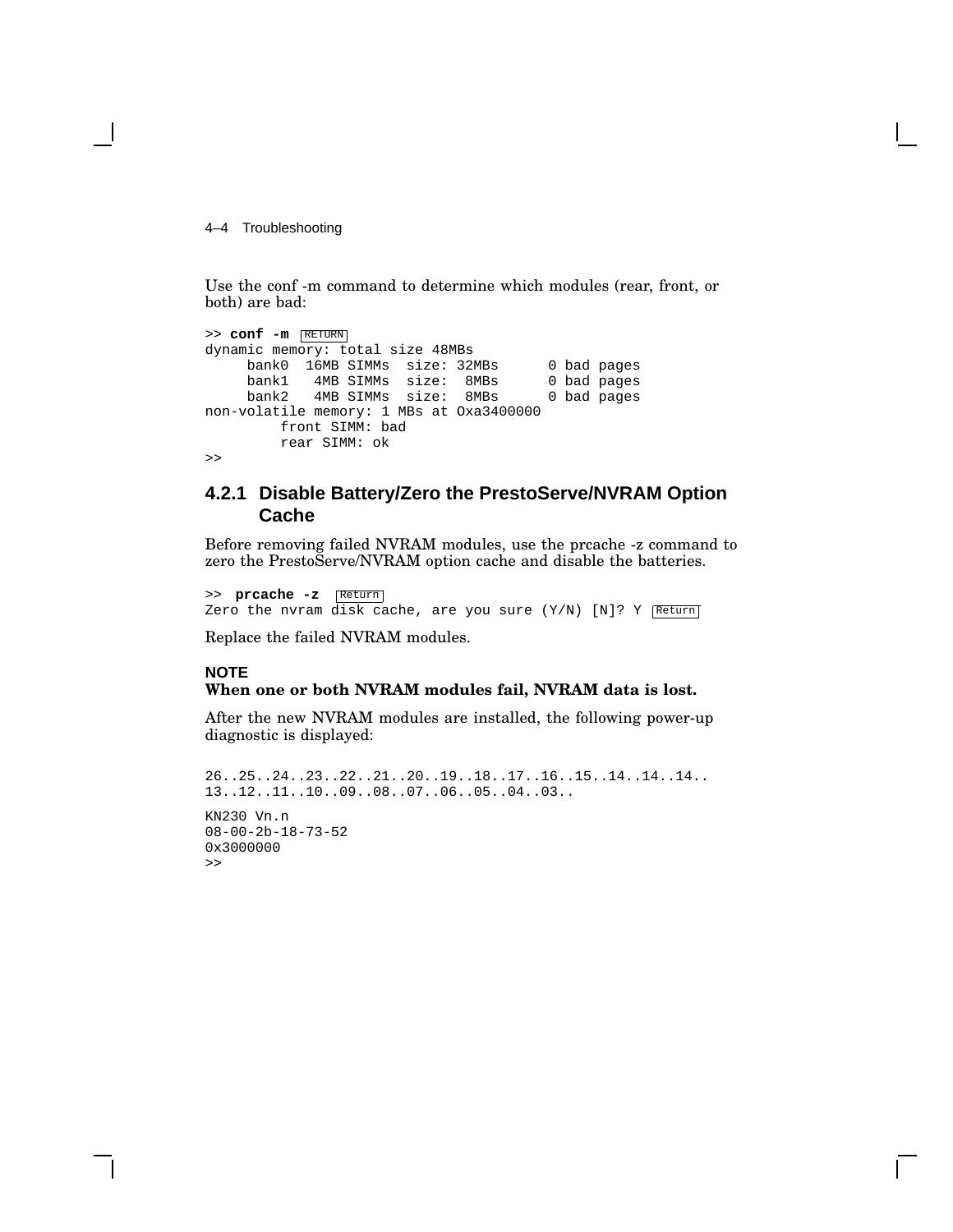## **4.3 Recovering PrestoServe/NVRAM Option Cache Data After Replacing the System Module**

If the system powers down abnormally and fails to reboot, you may have to replace the system module. Before removing any modules, note the locations of the NVRAM and memory modules on the system. Then transfer the NVRAM and memory modules to the same location on the new system. After the new system module is installed, the following power-up diagnostics are displayed:

```
26..25..24..23..22..21..20..19..18..17..16..15..14..14..14..
13..12..11..10..09..08..07..06..05..04..
?09 0a ff 0000
?rear nvram SIMM ID does not match system ID
?front nvram SIMM ID does not match system ID
03..
KN230 Vn.n
08-00-2b-18-73-52
0x1800000
```
Use the prcache -f command as follows to determine if the PrestoServe /NVRAM option cache contains data:

>> **prcache -f** Return

>>

```
Nvram disk cache: 1 MBs at 0xa3400000
?rear nvram SIMM ID does not match system ID
?front nvram SIMM ID does not match system ID
Nvram disk cache is dirty
Rear nvram SIMM battery okay
Rear nvram SIMM battery disconnect circuit un-armed
Front nvram SIMM battery okay
Front nvram SIMM battery disconnect circuit un-armed
>>
```
When you boot the system and the PrestoServe/NVRAM option cache contains data, the system gives you the following options:

- Discard the PrestoServe/NVRAM option cache data.
- Write the data to the intended disks.
- Halt the machine.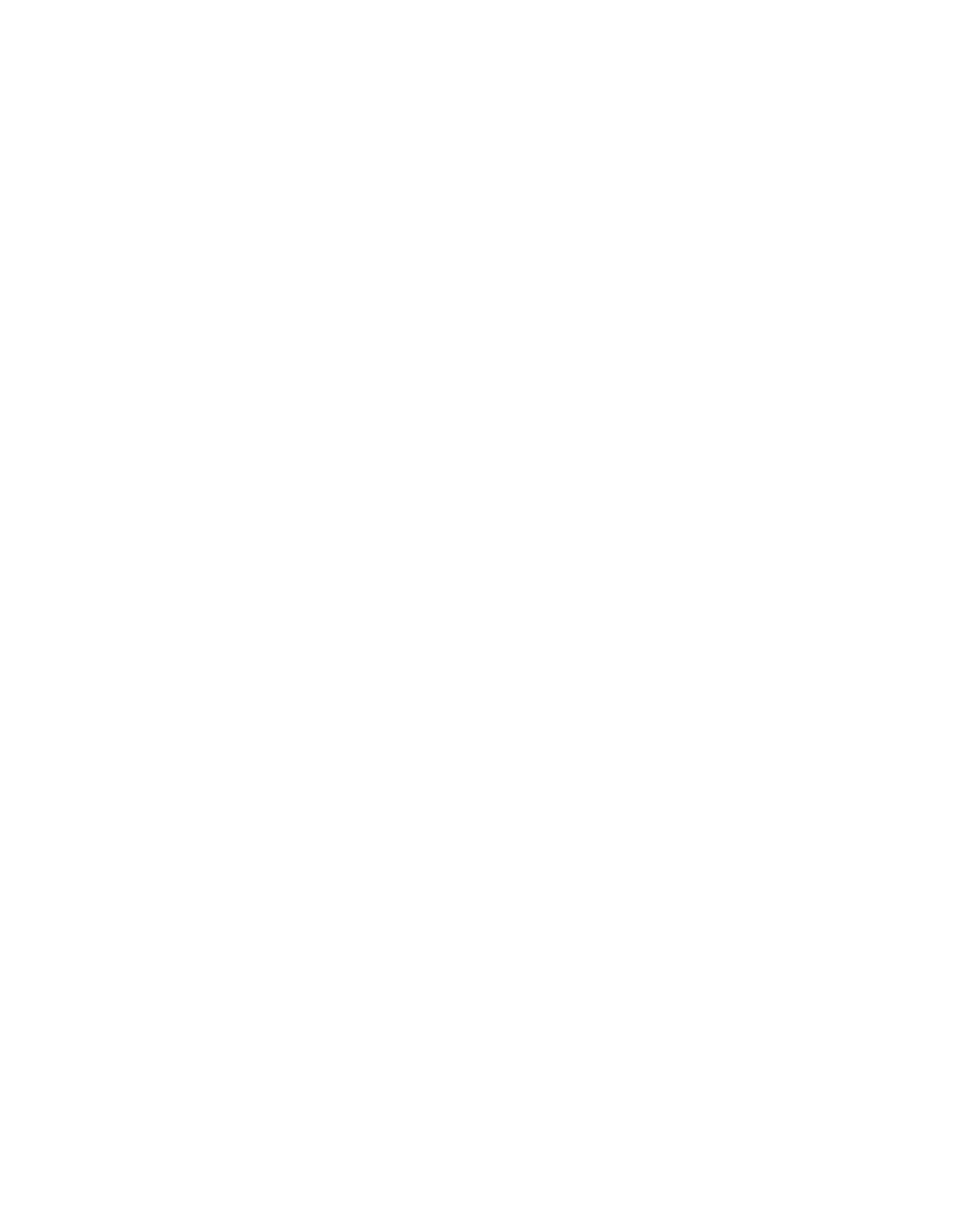## **Index**

## **B**

Battery disabling battery, 4–4

## **C**

Cables, 2–2 disconnecting, 2–2 panel power and signal cabling, 2–2 second modem cable removal, 2–4 Cache data recovering, 4–5 Caution meaning, viii Commands, 3–4 configuration command, 3–5 prcache console commands, 3–8 prcache -f, 3–8 prcache -u, 3–9 prcache -z, 3–9 Configuration brief system configuration display, 3–5 configuration command, 3–5 full system configuration display, 3–6 general system configuration display, 3–8 memory configuration display, 3–7 Configurations memory and NVRAM, 2–6 MS44 information, 2–6

Console program version, 3–2 Console prompt, 3–2

## **D**

Diagnostic executing, 4–1 Drive mounting panel lower device combination options, 2–4 release, 2–5 removal of, 2–4 power cabling, 2–2 signal cabling, 2–2 upper release, 2–2 removal of, 2–2

## **E**

Error report summary example of, 3–3 Ethernet address, 3–2

### **F**

Field replaceable unit *see* FRU, 2–1 FRU defined, 2–1 list, 2–1 locations, 2–1

Index 1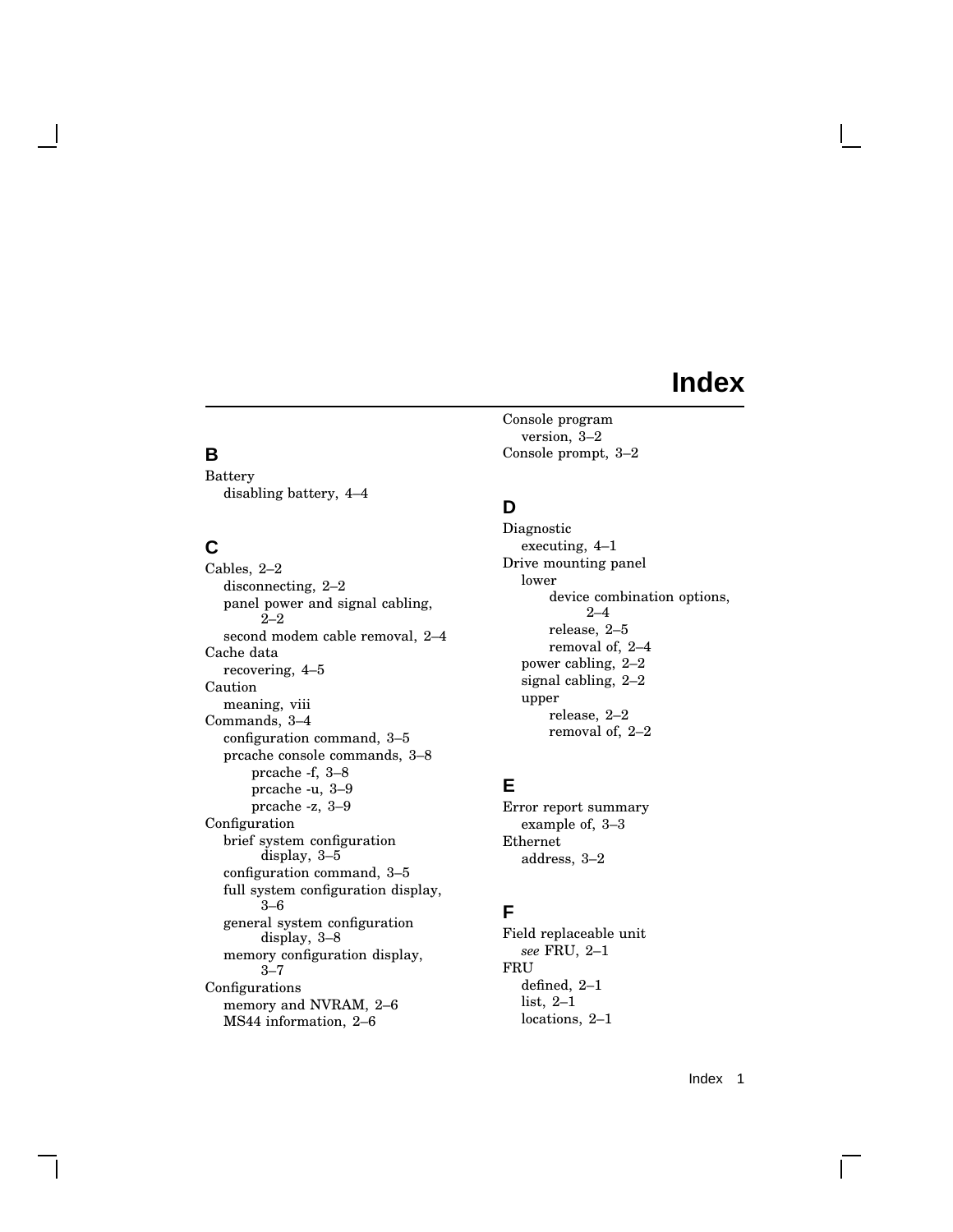2 Index

FRU (Cont.) section references, 2–1

### **I**

Installation before you begin, 2–1 of the NVRAM module, 2–1, 2–10

### **L**

Lower drive mounting panel *see* Drive mounting panel, 2–4

#### **M**

Memory indication of size, 3–2 Modules handling failed, 4–3 zeroing NVRAM Modules, 4–4 using prcache -f command, 4–4 using prcache -z command, 4–4

## **N**

Note meaning, viii NVRAM diagnostic executing, 4–1 NVRAM modules moving, 3–10

### **O**

Operation executing power-up self-test, 3–1 Ordering information, 1–1

### **P**

Power panel power and signal cabling, 2–2 Power-up self-test defined, 3–1 errors, 3–4 interpreting results, 3–4 running, 3–1, 3–4 successful display, 3–2 test 09, 3–4 unsuccessful display, 3–3 PrestoServe modules moving, 3–10 PrestoServe/NVRAM option description, 1–1

### **R**

Recovering cache data, 4–5

## **S**

System, turning on, 3–1 System configuration display of, 3–5 System on/off switch location, 3–1 System on/off switch location, 2–2 System unit cover removal, 2–1

## **T**

Test 09 running power-up self-test, 3–4 Test results interpreting, 3–4 Troubleshooting using power-up self-test results, 3–4